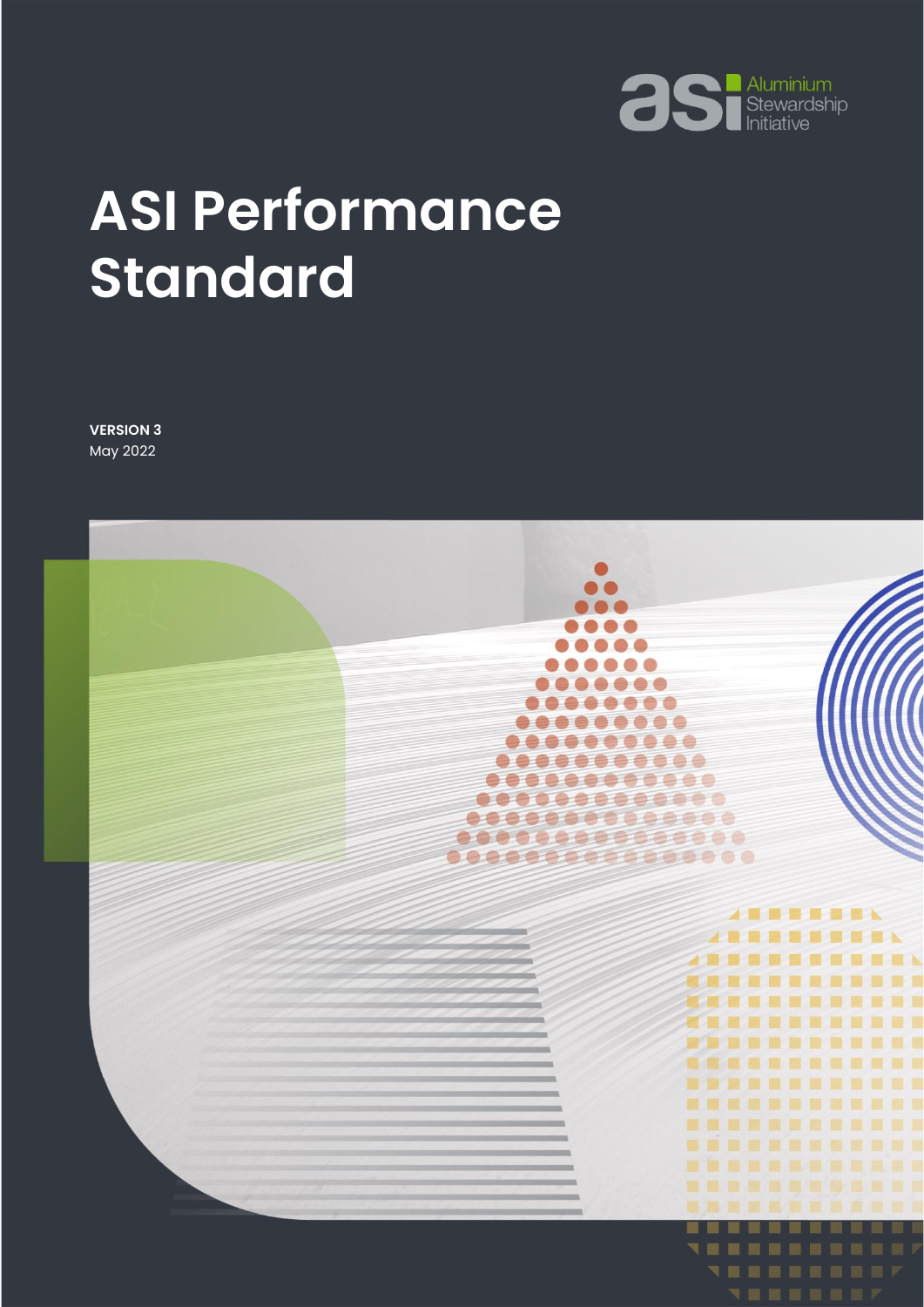

# **Aluminium Stewardship Initiative (ASI)**

ASI is a not-for-profit standards setting and certification organisation for the aluminium value chain.

Our vision is to maximise the contribution of aluminium to a sustainable society.

Our mission is to recognise and collaboratively foster responsible production, sourcing and stewardship of aluminium.

Our values include:

- Being inclusive in our work and decision making processes by promoting and enabling the participation of representatives in all relevant stakeholder groups.
- Encouraging uptake throughout the bauxite, alumina and aluminium value chain, from mine to downstream users.
- Advancing material stewardship as a shared responsibility in the lifecycle of aluminium from extraction, production, use and recycling.

#### **General Enquiries**

l

ASI welcomes questions and feedback on this document.

Email: [info@aluminium-stewardship.org](mailto:info@aluminium-stewardship.org) 

Telephone: +61 3 9857 8008

Mail: PO Box 4061, Balwyn East, VIC 3103, AUSTRALIA

Website: [www.aluminium-stewardship.org](http://www.aluminium-stewardship.org/)

#### **Disclaimer**

*This document does not intend to, nor does it, replace, contravene or otherwise alter the requirements of the ASI Constitution or any applicable national, state or local government laws, regulations or other requirements regarding the matters included herein. This document gives general guidance only and should not be regarded as a complete and authoritative statement on the subject matter contained herein. ASI documents are updated from time to time, and the version posted on the ASI website supersedes all other earlier versions.*

*Organisations that make ASI-related claims are each responsible for their own Compliance with Applicable Law, including laws and regulations related to labelling, advertisement, and consumer protection, and competition or antitrust laws, at all times. ASI does not accept liability for any violations of Applicable Law or any infringement of third-party rights (each a Breach) by other organisations, even where such Breach arises in relation to, or in reliance upon, any ASI Standard, document or other material, recommendation or directive issued by or on behalf of ASI. ASI gives no undertaking, representation or warranty that Compliance with an ASI Standard, document or other material, recommendation or directive issued by or on behalf of ASI will result in Compliance with any Applicable Law or will avoid any Breach from occurring.*

*The official language of ASI is English. ASI aims to make translations available in a range of languages and these will be posted on the ASI website. In the case of inconsistency between versions, reference shall default to the official language version.*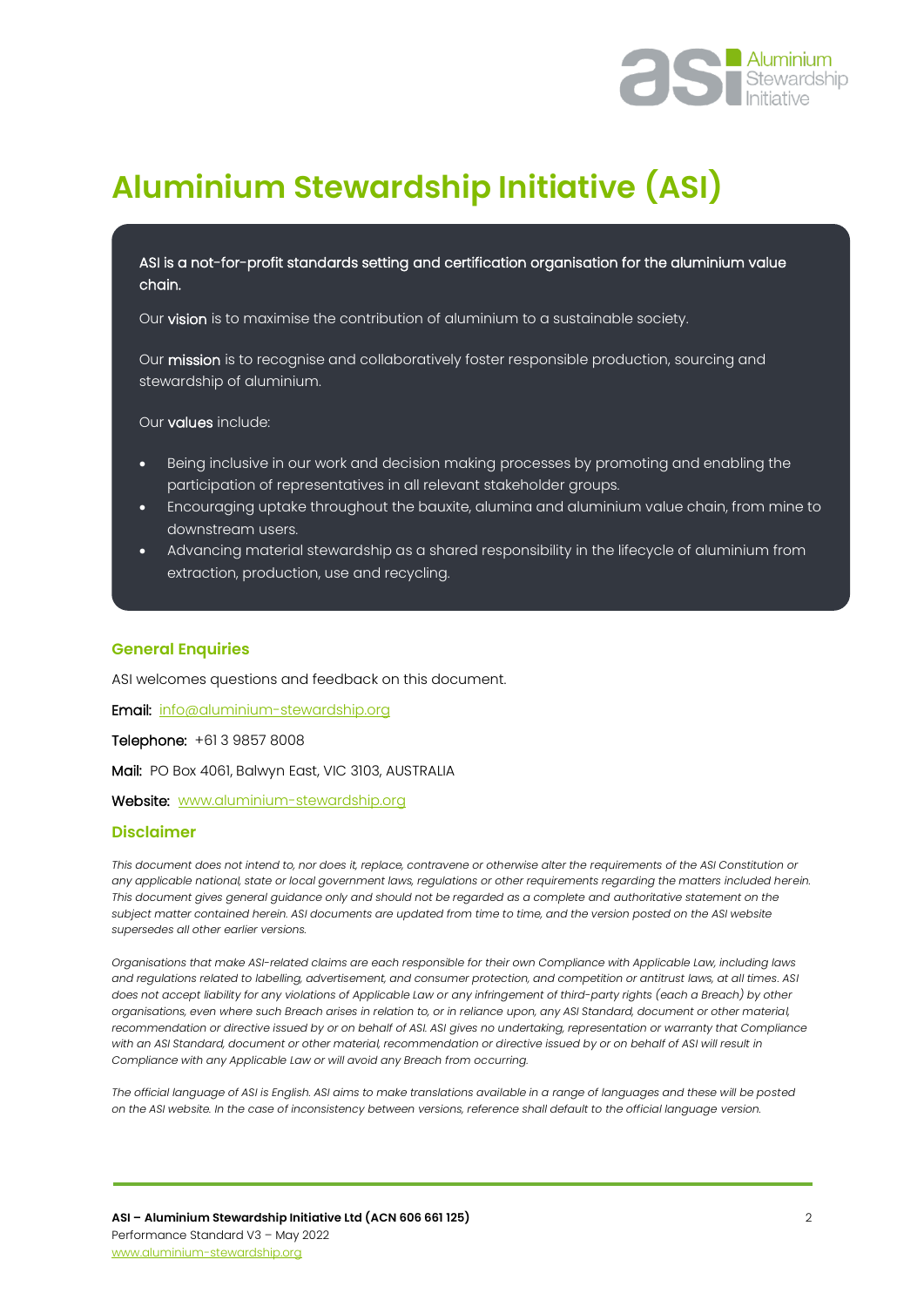

# **ASI Performance Standard**

#### **Contents**

| А.           |              |  |  |
|--------------|--------------|--|--|
| В.           |              |  |  |
| С.           |              |  |  |
| D.           |              |  |  |
| E.           |              |  |  |
| F.           |              |  |  |
| G.           |              |  |  |
| Н.           |              |  |  |
| $\mathsf{L}$ |              |  |  |
| J.           |              |  |  |
| К.           |              |  |  |
|              |              |  |  |
| А.           |              |  |  |
|              | $\mathbf{L}$ |  |  |
|              | 2.           |  |  |
|              | 3.           |  |  |
|              | 4.           |  |  |
| B.           |              |  |  |
|              | 5.           |  |  |
|              | 6.           |  |  |
|              | 7.           |  |  |
|              | 8.           |  |  |
| C.           |              |  |  |
|              | 9.           |  |  |
|              | 10.          |  |  |
|              | $\mathbf{L}$ |  |  |
|              |              |  |  |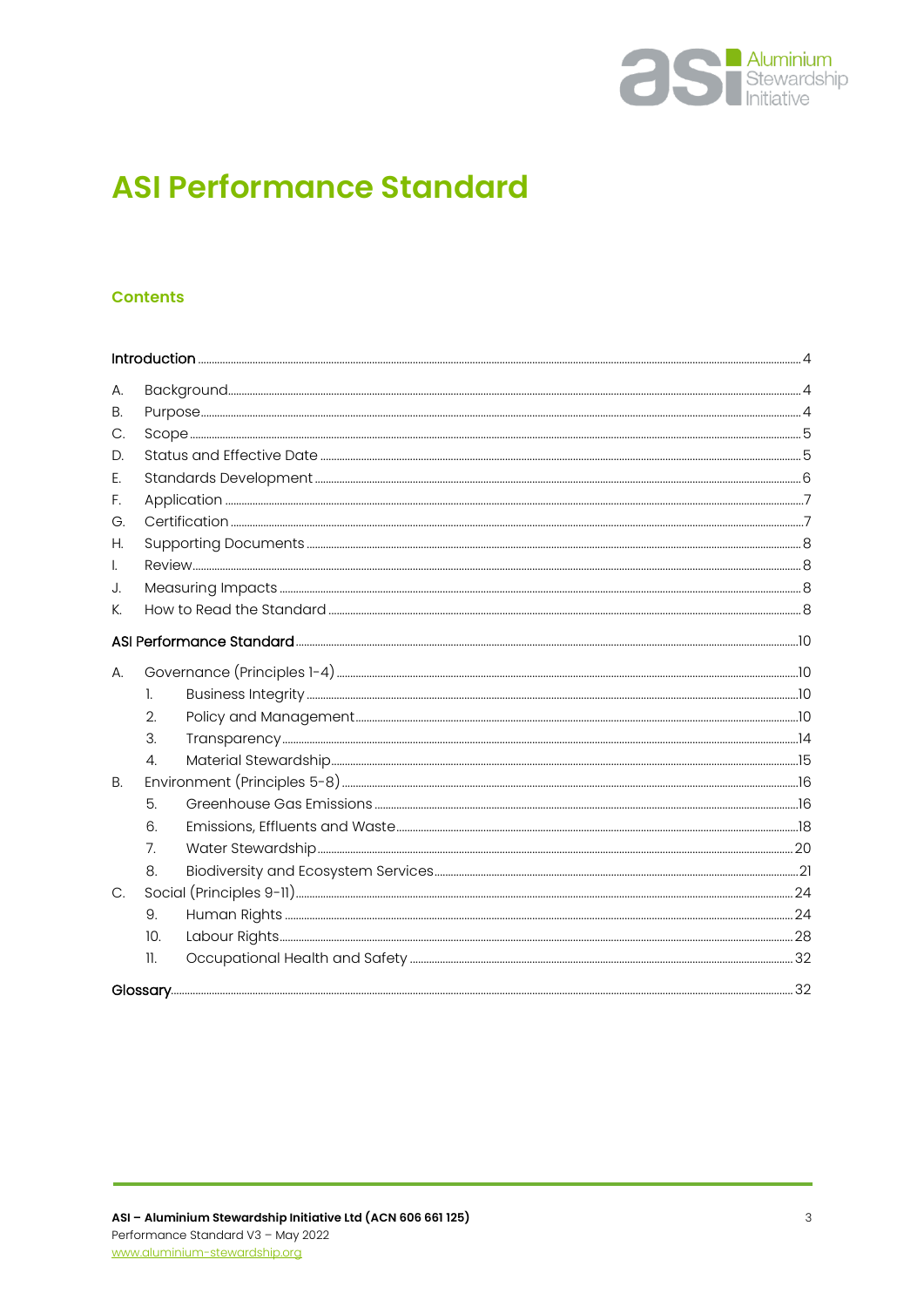

# <span id="page-3-0"></span>**Introduction**

# <span id="page-3-1"></span>**A. Background**

The Aluminium Stewardship Initiative (ASI) is a non-profit, multi-stakeholder organisation which exists to administer an independent third-party certification program for the Aluminium value chain. The ASI certification program provides assurance against two voluntary standards: the ASI Performance Standard and the ASI Chain of Custody Standard.

The ASI Performance Standard (this Standard) defines environmental, social and governance Principles and Criteria that address sustainability issues in the Aluminium value chain. ASI Members in Production and Transformation and Industrial Users membership classes are required to have at least one Facility Certified against the ASI Performance Standard within two years of joining ASI.

The ASI Chain of Custody (CoC) Standard complements the ASI Performance Standard and is voluntary for ASI Members, though encouraged. The ASI CoC Standard sets out requirements for the maintenance of a Chain of Custody for CoC Material, including ASI Aluminium, through the value chain. For more information, please visit [aluminium-stewardship.org.](file:///C:/Users/FionaSolomon/Box%20Sync/Standards/ASI%20Chain%20of%20Custody%20Standard/Draft%203/aluminium-stewardship.org)

## <span id="page-3-2"></span>**B. Purpose**

The ASI Certification program aims to incentivise and support the uptake of the ASI Performance Standard, to provide independent assurance of responsible production, sourcing and stewardship of Aluminium.

The ASI Performance Standard aims to support responsible supply chains by:

- Providing a common standard for the Aluminium value chain on environmental, social and governance performance.
- Establishing requirements that can be independently audited against Objective Evidence for the granting of ASI Certification.
- Reinforcing and promoting consumer and stakeholder confidence in Aluminium.
- Serving as a broader reference for the establishment and improvement of responsible production, sourcing and material stewardship initiatives in metals supply chains.

The ASI Performance Standard does not prevent ASI Members from applying higher standards to those set out in the ASI Performance Standard.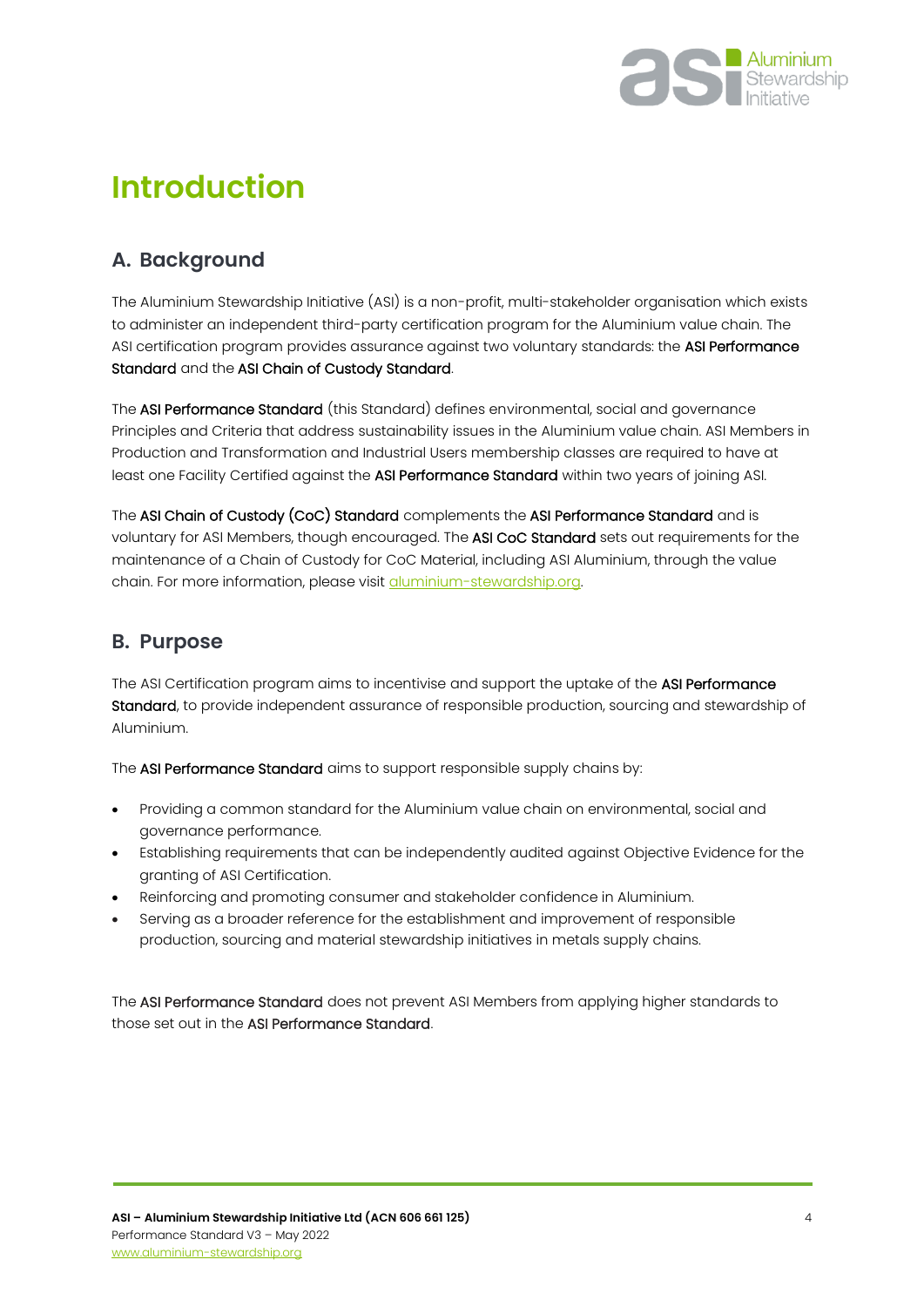

## <span id="page-4-0"></span>**C. Scope**

The ASI Performance Standard defines requirements to address environmental, social and governance sustainability for Entities and Facilities engaged in the Aluminium value chain. The following aspects are all covered by the Standard:

#### **Governance**

- 1. Business Integrity
- 2. Policy and Management
- 3. Transparency
- 4. Material Stewardship

#### Environment

- 5. Greenhouse Gas Emissions
- 6. Emissions, Effluents and Wastes
- 7. Water Stewardship
- 8. Biodiversity and Ecosystem Services

#### Social

- 9. Human Rights
- 10. Labour Rights
- 11. Occupational Health and Safety

## <span id="page-4-1"></span>**D. Status and Effective Date**

This is Version 3 of the ASI Performance Standard, which was approved by the ASI Standards Committee and adopted as an ASI Standard by the ASI Board on 27th April 2022.

Members are required to demonstrate Conformance to Version 3 of the ASI Performance Standard in all New and Re-Certification Audits conducted from 1 st June 2023 onwards. Audits conducted between 1st June 2022 and 31st May 2023 may be against either version of the Standard.

Surveillance Audits will be based on the version used for initial Certification.

Existing Certifications against Version 2 may continue for their full Certification cycle, but from the 1st June 2023 the Re-Certification Audit must use Version 3.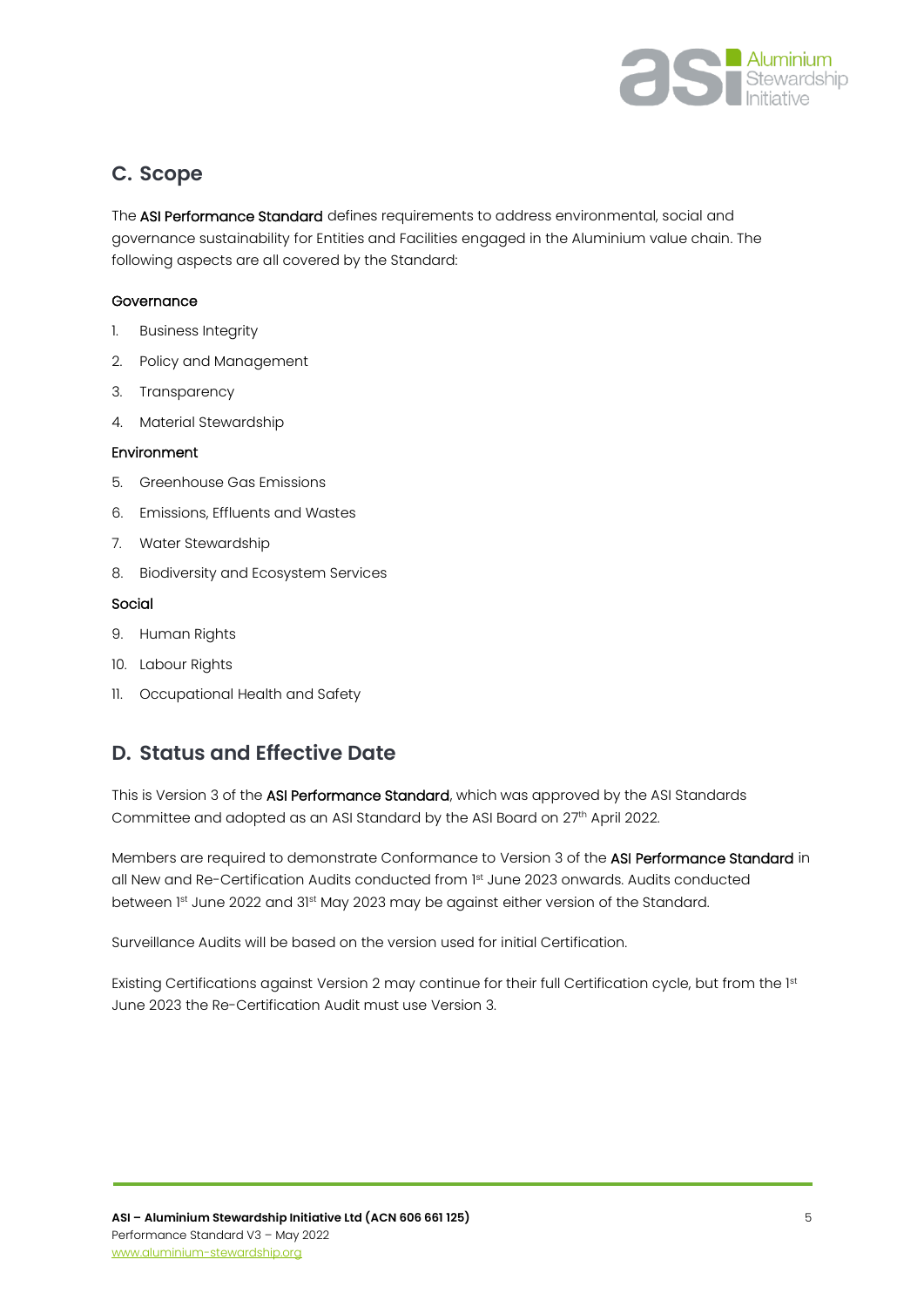

# <span id="page-5-0"></span>**E. Standards Development**

Development of this Standard has been underpinned by formal and transparent multi-stakeholder processes. ASI is sincerely grateful for the time, expertise and valuable input of the many individuals and organisations who contributed to this Standard.

Version 1 of the Performance Standard was developed by the ASI Standards Setting Group (SSG) under the co-ordination of IUCN, supported by two public comment periods in 2014, and published in December 2014.

Version 2 of the Performance Standard was developed as a minor revision under the ASI Standards Committee, supported by input from one public comment period and a pilot program with ASI Members, in 2017. The objectives of this minor revision were to integrate the Performance Standard into the broader ASI program, developed during 2015-2017, and to address clarification issues raised during Guidance development and piloting. The main changes to the Standard from V1 to V2 were:

- Layout to meet ASI Style Guide
- Updated introduction
- Expanded Glossary and consistent use of defined terms
- Re-structuring of some Criteria into sub-sections to enhance auditability
- Minor clarification of language and intent in some Criteria
- References to the supporting documents and processes that had been developed since V1 of the Standard was published at the end of 2014, including Guidance for this Standard.

The revision process culminating in Version 3 of this Standard has been conducted in a formal, collaborative, multi-stakeholder process governed under the ASI Standards Setting Procedure V3.2. This full revision of the Standard was based on feedback on, and experience in, implementing the Standard since it was launched in December 2017. The main changes to the Standard from V2 to V3 are:

- Improved consistency of structure, format and use of defined terms
- Revised Criteria throughout
- Expanded applicability of Criteria for Entities engaged in Material Conversion and/or Other manufacturing or sale of products containing Aluminium.

ASI is a code-compliant ISEAL member and conducts standards development in conformance with the ISEAL Standard-Setting Code of Good Practice for Setting Social and Environmental Standards V6.0 (2014). More information on ASI's Standards development processes can be found at: <http://aluminium-stewardship.org/standard-setting-process/activities-and-plans/>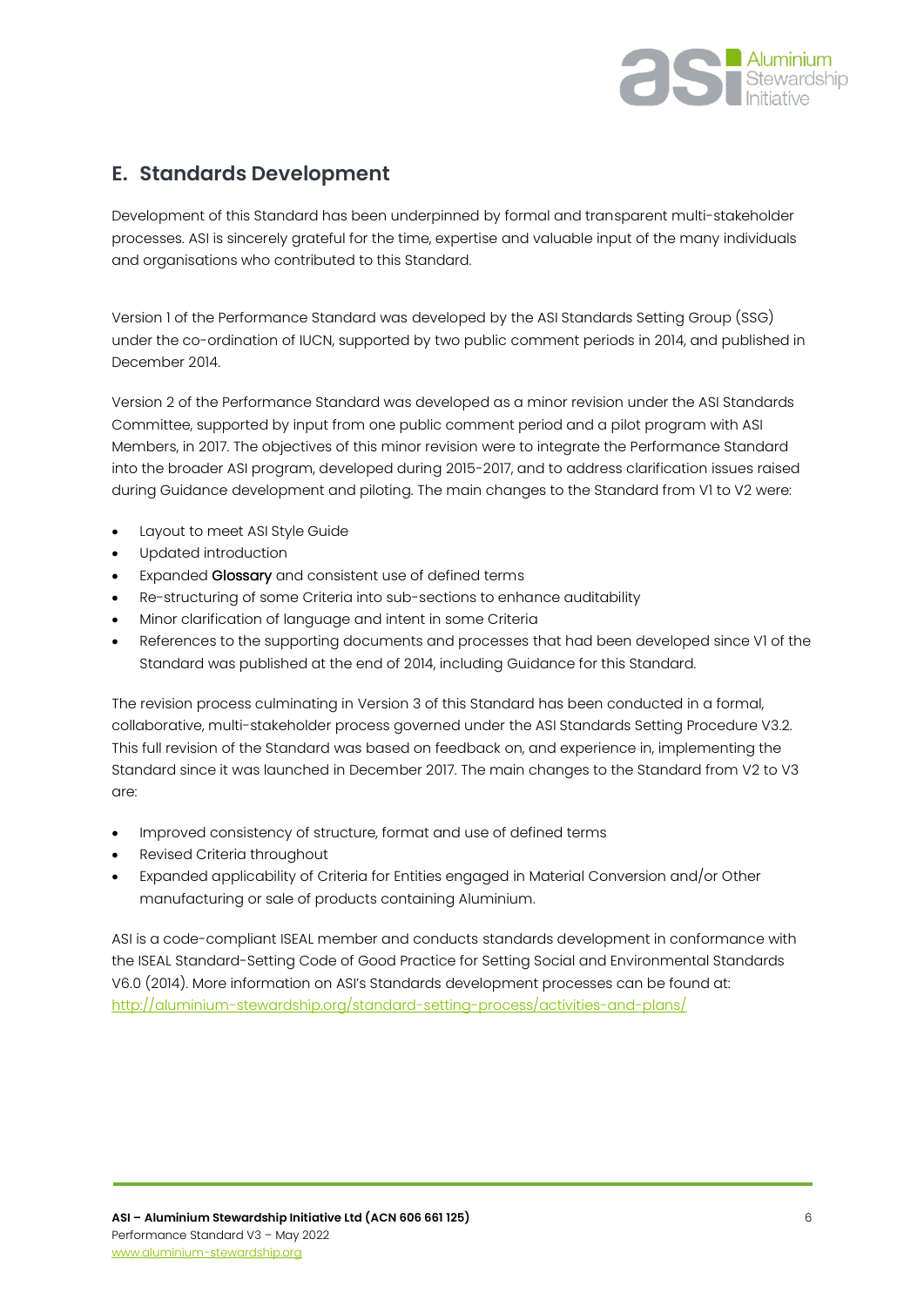

# <span id="page-6-0"></span>**F. Application**

ASI Members in the Production and Transformation and Industrial Users membership classes are required to achieve ASI Performance Standard Certification against applicable requirements, for at least part of their operations within two years of joining ASI. These Members are also encouraged to seek Chain of Custody Certification to add value to their Performance Standard Certification.

A more specific breakdown of applicability at the individual Criterion level is contained in the Performance Standard Guidance chapters and details on the applicability of Criteria for Material Conversion and/or Other manufacturing or sale of products containing Aluminium Facilities can be found in the ASI Assurance Manual. Note that, unless otherwise specified, the Criteria are applicable to all Facilities. For more information on defining an Entity's Certification Scope, see the ASI Assurance Manual.

The Standard is open to all interested users. However, ASI Certification can only be granted to ASI Members or Entities under the Control of ASI Members, on the basis of verification of Conformance by ASI Accredited Auditors.

# <span id="page-6-1"></span>**G. Certification**

The ASI Performance Standard is designed for use by ASI Accredited Auditors to verify an Entity's Conformance for the purposes of granting ASI Certification.

The Entity's Certification Scope is defined by the Entity seeking Certification. The steps for ASI Certification are laid out in the ASI Assurance Manual and are summarised as follows:

- The Entity prepares for and requests a Certification Audit from an ASI Accredited Auditor.
- During the Certification Audit, the Auditor verifies the Entity has systems in place that conform to the Performance Standard. Non-Conformances will be noted and the Entity will be directed to address them.
- Based on the Audit Report, ASI can issue Certification for up to three years. ASI completes Oversight on all Audit Reports for completeness and clarity and follows up with Auditors where required before issuing Certification.
- Depending on the Entity's Overall Maturity Rating and type of certification (i.e., full versus provisional) there may be a Surveillance Audit of the Certified Entity within twelve to twenty-four months to verify that systems are still working effectively.
- It is expected that the implementation of any corrective action(s) required due to minor nonconformances identified during the Certification Audit should have commenced as a minimum prior to the Surveillance Audit.
- After the Certification Period of three years, a Re-Certification Audit is required to renew the Certification, followed again, depending on the Certified Entity's Overall Maturity Rating, by a Surveillance Audit within twelve to twenty-four months.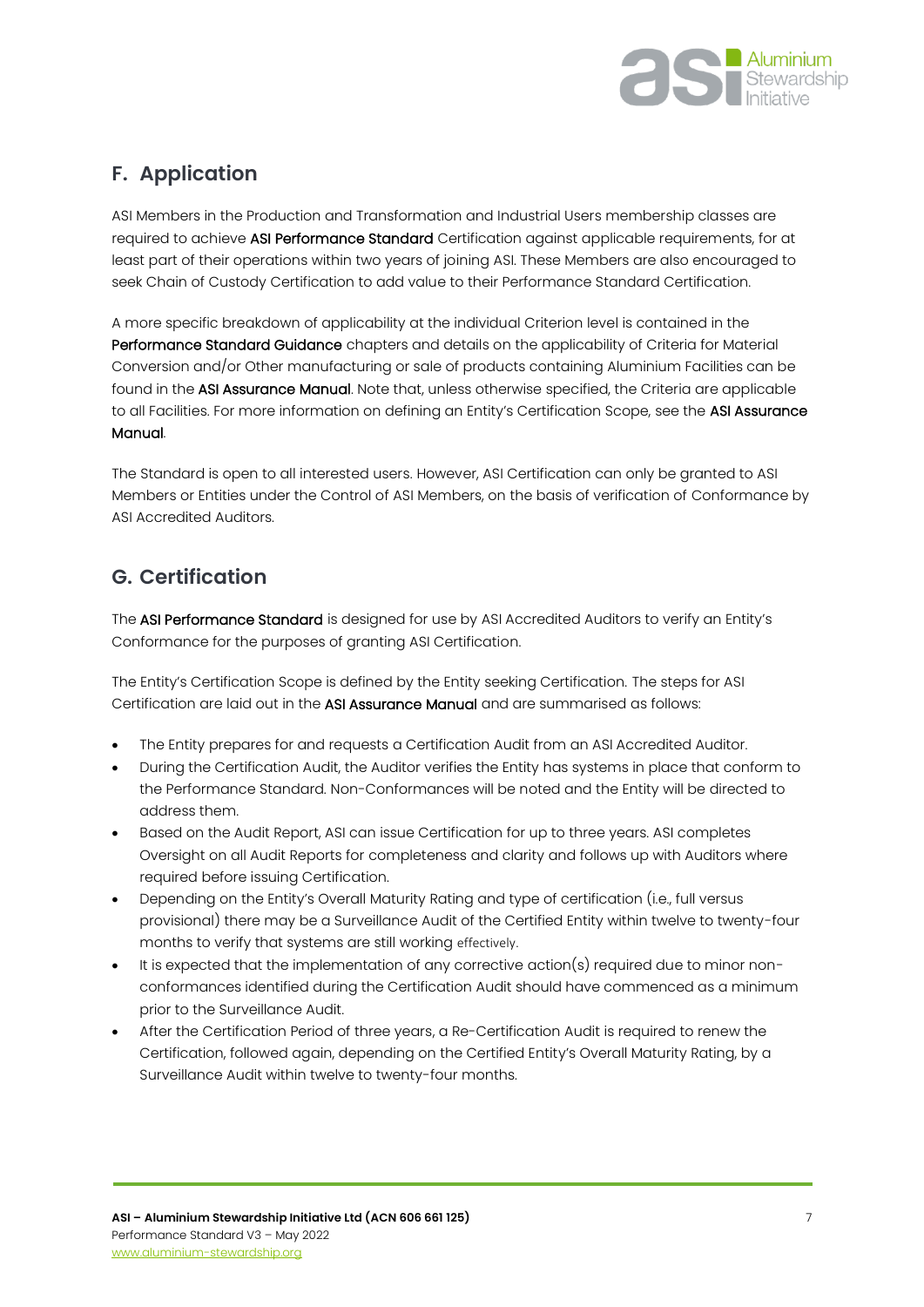

# <span id="page-7-0"></span>**H. Supporting Documents**

The following documents provide supporting information to assist with implementing the ASI Performance Standard:

- ASI Performance Standard Standards Guidance
- ASI Assurance Manual
- ASI Claims Guide
- **ASI Glossary**

The ASI assurance platform, *elementAl* provides Members and Auditors with access to documentation and streamlines the certification process.

### <span id="page-7-1"></span>**I. Review**

ASI undertakes to formally review this version of the Standard by 2027, five years after publication, or earlier as required. Proposals for revisions or clarifications can be submitted by interested parties at any time, and ASI will document these for consideration in the next review process. ASI will continue to work with stakeholders and Members to ensure that these Standards are relevant and achievable.

## <span id="page-7-2"></span>**J. Measuring Impacts**

The ASI Monitoring and Evaluation (M&E) program is designed to assess the impact of ASI Certification. Impacts are long-term changes in the sustainability areas that the Standard aims to address and their understand and demonstration are critical for standards programs' success . ASI's M&E program measures short and medium-term changes to understand how these contribute to long-term impacts, and also identifies how ASI's certification program can be improved over time.

In implementing this program, ASI complies with the ISEAL Code of Good Practice for Assessing the Impacts of Social and Environmental Standards V2.0 (2014). ASI is bound by its Anti-Trust Compliance Policy and Confidentiality Policy in dealing with commercially sensitive information. These policies are available on the [ASI website.E](https://aluminium-stewardship.org/about-asi/legal-finance-policies/)rror! Hyperlink reference not valid.

## <span id="page-7-3"></span>**K. How to Read the Standard**

Please note the following:

- The ASI Performance Standard contains II Principles organised into 3 parts (Governance, Environment and Social).
- *Italicised text provides the Principle but is not normative.*
- Auditable Criteria are numbered in each Principle (for example '1.1').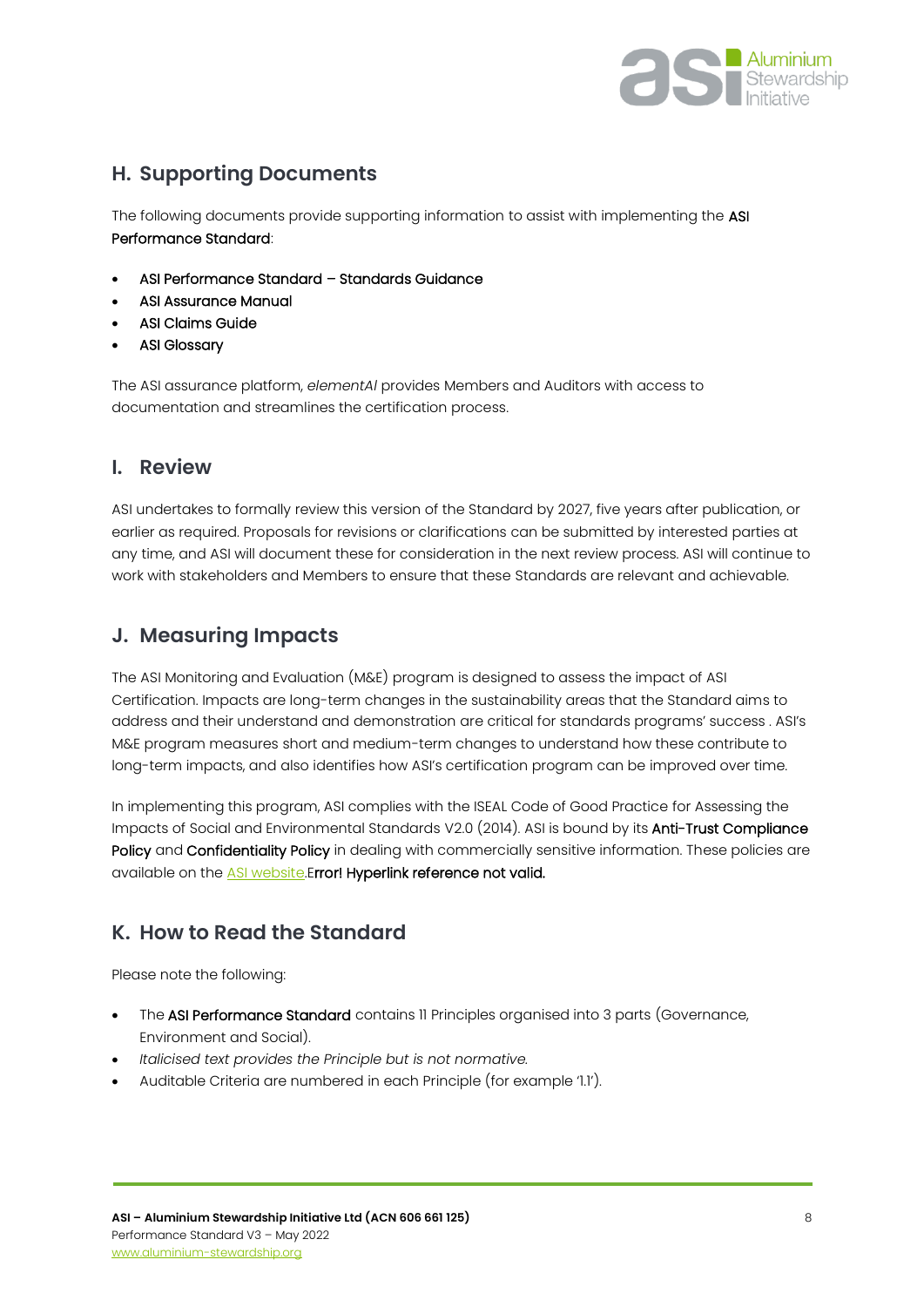

• All capitalised common terms and acronyms (for example 'Entity') are defined in the ASI Glossary.

The 3 parts and 11 Principles are grouped as follows:

| <b>Governance</b>           | <b>Environment</b>                        | <b>Social</b>                         |
|-----------------------------|-------------------------------------------|---------------------------------------|
| 1. Business Integrity       | 5. Greenhouse Gas<br>Emissions            | 9. Human Rights                       |
| 2. Policy and<br>Management | 6. Emissions, Effluents<br>and Waste      | 10. Labour Rights                     |
| 3. Transparency             | 7. Water Stewardship                      | 11. Occupational Health and<br>Safety |
| 4. Material Stewardship     | 8. Biodiversity and<br>Ecosystem Services |                                       |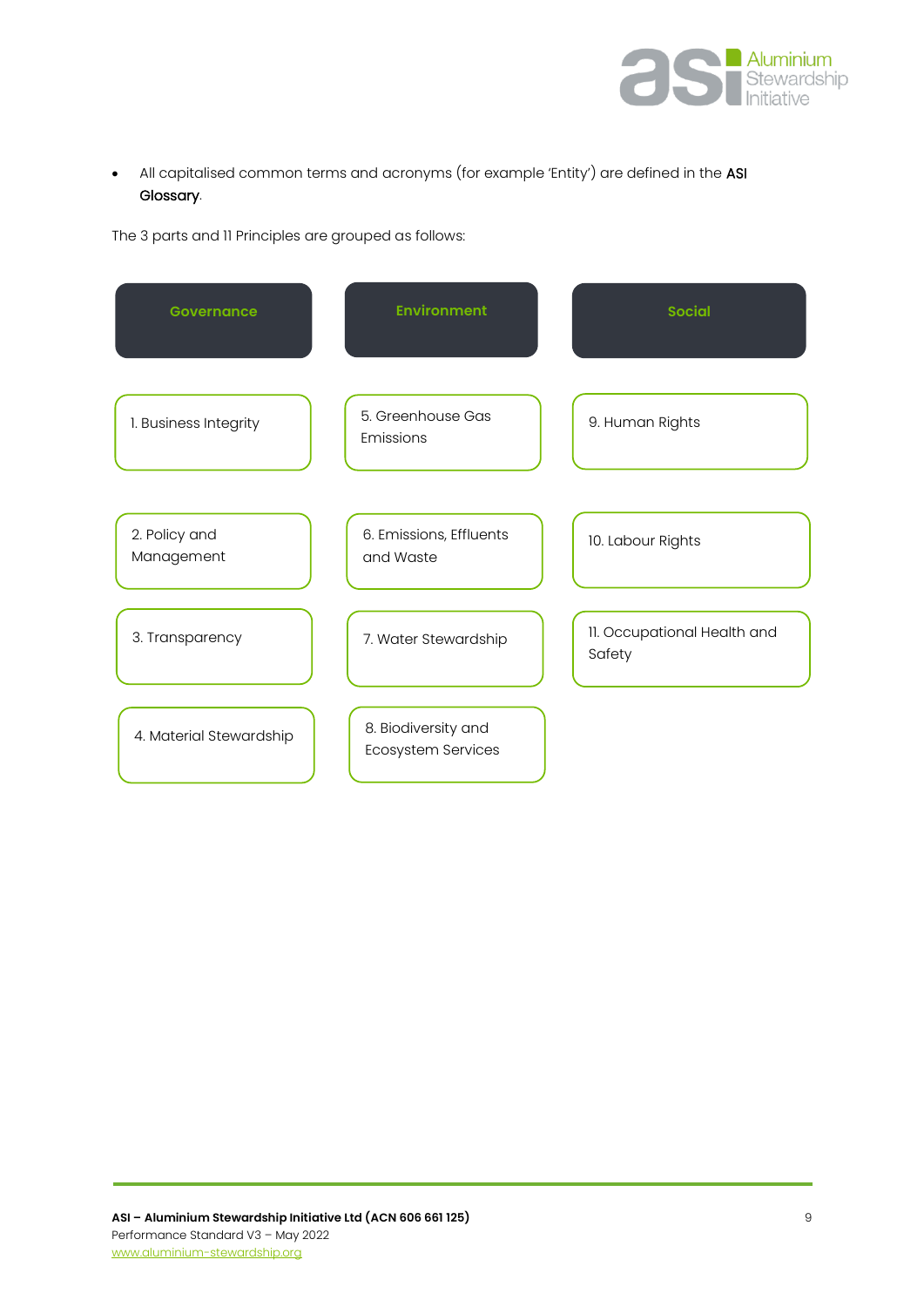

# <span id="page-9-0"></span>**ASI Performance Standard**

# <span id="page-9-1"></span>**A. Governance (Principles 1-4)**

#### <span id="page-9-2"></span>**1. Business Integrity**

*Principle: The Entity shall conduct its Business with a high level of integrity and Compliance.*

1.1 Legal Compliance. The Entity shall have systems in place to maintain awareness of and to ensure Compliance with Applicable Law and shall seek to understand and conform with relevant aspects of Customary Law. Where a conflict exists between the two the Entity shall prioritize Applicable Law.

#### *Application:*

#### This Criterion applies to all Facilities.

1.2 Anti-Corruption. The Entity shall work against Corruption in all its forms, including Extortion and Bribery, consistent with Applicable Law and prevailing international Standards.

#### *Application:*

This Criterion applies to all Facilities.

#### 1.3 Code of Conduct. The Entity shall:

- a. Implement a Code of Conduct or similar instrument, which includes principles relevant to environmental, social and governance performance.
- b. Publicly disclose the latest Code of Conduct or similar instrument.
- c. Review the Code of Conduct at least every 5 years.
- d. Review the Code of Conduct on any changes to the Business that alter Material environmental, social and governance risk(s).
- e. Review the Code of Conduct on any indication of a control gap.

#### *Application:*

This Criterion applies to all Facilities.

#### <span id="page-9-3"></span>**2. Policy and Management**

*Principle: The Entity is committed to sound management of its environmental, social and governance processes.*

- 2.1 Environmental, Social, and Governance Policy. The Entity shall:
	- a. Implement integrated or stand-alone Policies consistent with the environmental, social and governance practices included in this Standard.
	- b. Have senior management endorse the Policies and support through provision of resources.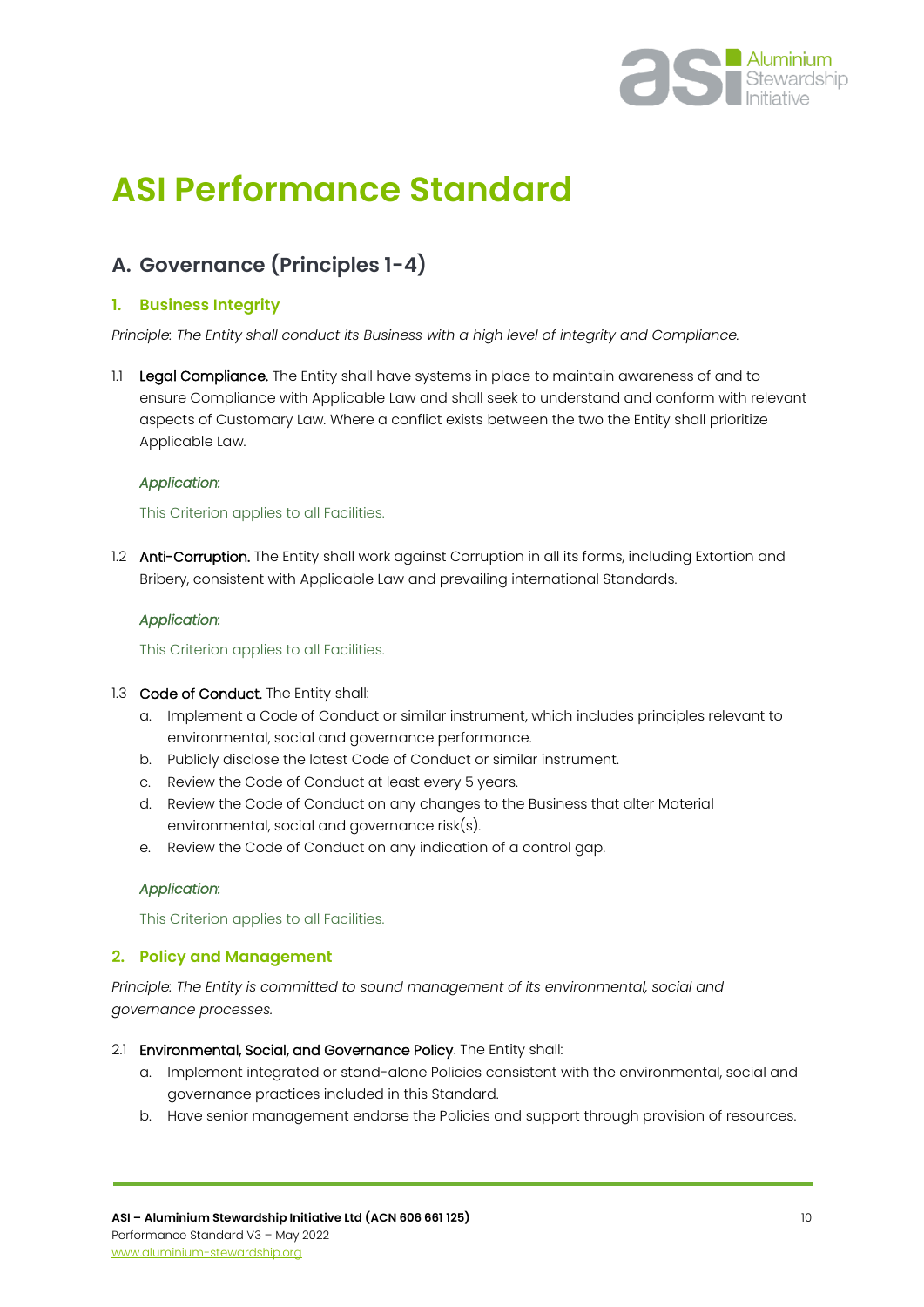

- c. Review the Policies at least every 5 years.
- d. Review the Policies on any changes to the Business that alter Material environmental, social and governance risk(s).
- e. Review the Policies on any indication of a control gap.
- f. Communicate the Policies internally and externally as appropriate.

#### This Criterion applies to all Facilities.

#### 2.2 Leadership. The Entity shall:

- a. Nominate at least one senior Management Representative to lead the implementation of the Policies under Criterion 2.1a.
- b. Nominate at least one senior Management Representative to lead communication of the Policies under Criterion 2.1f.
- c. Provide the resources needed to establish, implement, maintain and improve the Management Systems required throughout the ASI Performance Standard.

#### *Application:*

#### This Criterion applies to all Facilities.

- 2.3 Environmental and Social Management Systems. The Entity shall implement integrated or standalone:
	- a. Environmental Management Systems.
	- b. Social Management Systems.

#### *Application:*

#### This Criterion applies to all Facilities.

#### 2.4 Responsible Sourcing. The Entity shall:

- a. Implement a responsible sourcing Policy, covering environmental, social and governance issues, consistent with the Principles in this Standard.
- b. Publicly disclose the latest version of the responsible sourcing Policy.
- c. Review the responsible sourcing Policy at least every 5 years.
- d. Review the responsible sourcing Policy on any changes to the Business that alter Material environmental, social and governance risk(s).
- e. Review the responsible sourcing Policy on any indication of a control gap.

#### *Application:*

#### This Criterion applies to all Facilities.

#### 2.5 Environmental and Social Impact Assessments. The Entity shall:

a. Conduct environmental and social Impact Assessments for New Projects or Major Changes to existing Facilities.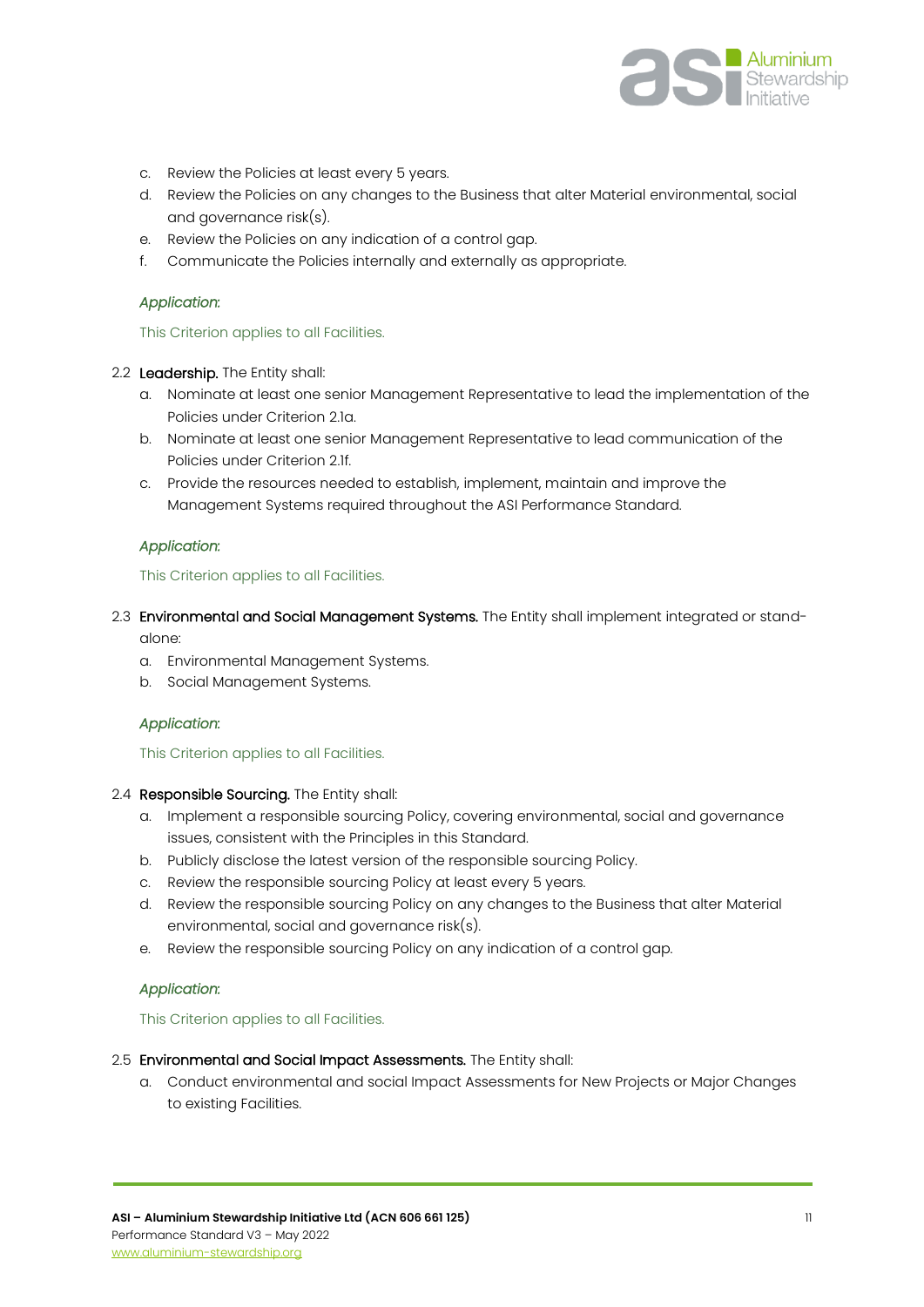

- b. Ensure Impact Assessments consider how Baseline Conditions are affected by Historic Aluminium Operations.
- c. Implement an environmental and social impact management plan to prevent, mitigate and, where necessary, remediate any Material impacts identified.
- d. Review the environmental and social impact management plan at least every 5 years.
- e. Review the environmental and social impact management plan on any changes to the Business that alter Material environmental, social and governance risk(s).
- f. Review the environmental and social impact management plan on any indication of a control gap.
- g. Publicly disclose the environmental and social Impact Assessments, and the latest active version of the environmental and social impact management plan.

This Criterion applies to all Facilities with a New Project or Major Change to existing Facilities.

#### 2.6 Human Rights Impact Assessment. The Entity shall:

- a. Conduct a Human Rights Impact Assessment, including a gender analysis, for New Projects or Major Changes to existing Facilities.
- b. Ensure that the Impact Assessment considers how Baseline Conditions are affected by Historic Aluminium Operations.
- c. Ensure the Human Rights Impact Assessment includes an assessment of Indigenous Peoples' rights.
- d. Implement a gender-sensitive Human Rights impact management plan to prevent, mitigate and, where required, remediate any Material impacts identified.
- e. Review the Human Rights impact management plan at least every 5 years.
- f. Review the Human Rights impact management plan after any changes to the Business that alter Material Human Rights risk(s).
- g. Review the Human Rights impact management plan on any indication of a control gap.
- h. Publicly disclose the Human Rights Impact Assessment and the latest version of the Human Rights impact management plan, with due consideration for not posing risks to Affected Populations and Organisations or to legitimate requirements of commercial confidentiality.

#### *Application:*

This Criterion applies to all Facilities with a New Project or Major Change to existing Facilities.

*Criterion 2.*6(c) applies where the presence of Indigenous Peoples or their lands, territories and resources is identified.

#### 2.7 Emergency Response Plan. The Entity shall:

- a. Implement site specific emergency response plans, developed in collaboration with Workers, Affected Populations and Organisations and relevant agencies.
- b. Review the emergency response plans at least every 5 years.
- c. Review the emergency response plans after any changes to the Business that alter the nature or scale of emergency incident risks.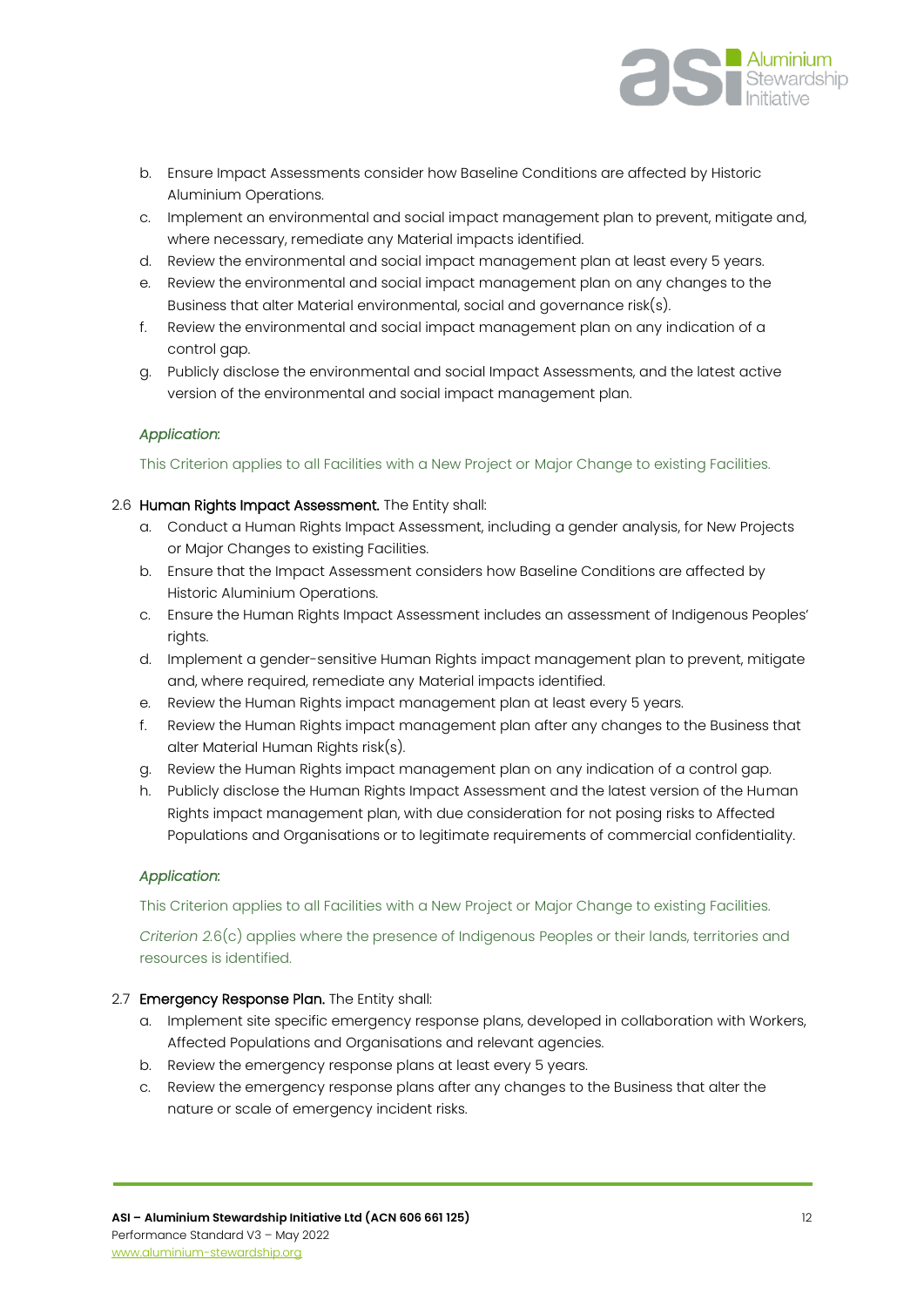

- d. Review the emergency response plans on any indication of a control gap.
- e. In the absence of situations where the emergency response plans have been executed, test the plans.
- f. Publicly disclose the latest version of the emergency response plans.

#### This Criterion applies to all Facilities.

#### 2.8 Suspended Operations. The Entity shall:

- a. Develop a Business resilience plan to address situations where it may have to suspend or significantly alter operations due to factors outside its control, which takes into account Material adverse environmental, social and governance impacts.
- b. Review the Business resilience plan at least every 5 years.
- c. Review the Business resilience plan after any changes to the Business that alter the nature or scale of environmental, social and governance risks.
- d. Review the Business resilience plan on any indication of a control gap.

#### *Application:*

#### This Criterion applies to all Facilities.

#### 2.9 Mergers and Acquisitions. The Entity shall:

- a. In Due Diligence processes for mergers and acquisitions, review its environmental, social and governance practices related to this Standard, including those associated with Historical Aluminium Operations.
- b. Post-merger or acquisition:
	- i. Share information regarding the Material environmental, social and governance impacts of Historic Aluminium Operations with Affected Populations and Organisations.
	- ii. Implement a plan, developed in Consultation with and, where possible, with the participation of Affected Populations and Organisations, to mitigate the Material environmental, social and governance impacts of Historic Aluminium Operations.
	- iii. Share progress against the impact mitigation plan with Affected Populations and Organisations annually.

#### *Application:*

#### Criterion 2.9(b) applies to Facilities post-merger or -acquisition.

#### 2.10 Closure, Decommissioning and Divestment. The Entity shall:

- a. Review environmental, social and governance practices related to this Standard in the planning process for closure, decommissioning and divestment.
- b. In Consultation with and, where possible, with the participation of Affected Populations and Organisations, develop a plan for monitoring of Material environmental, social and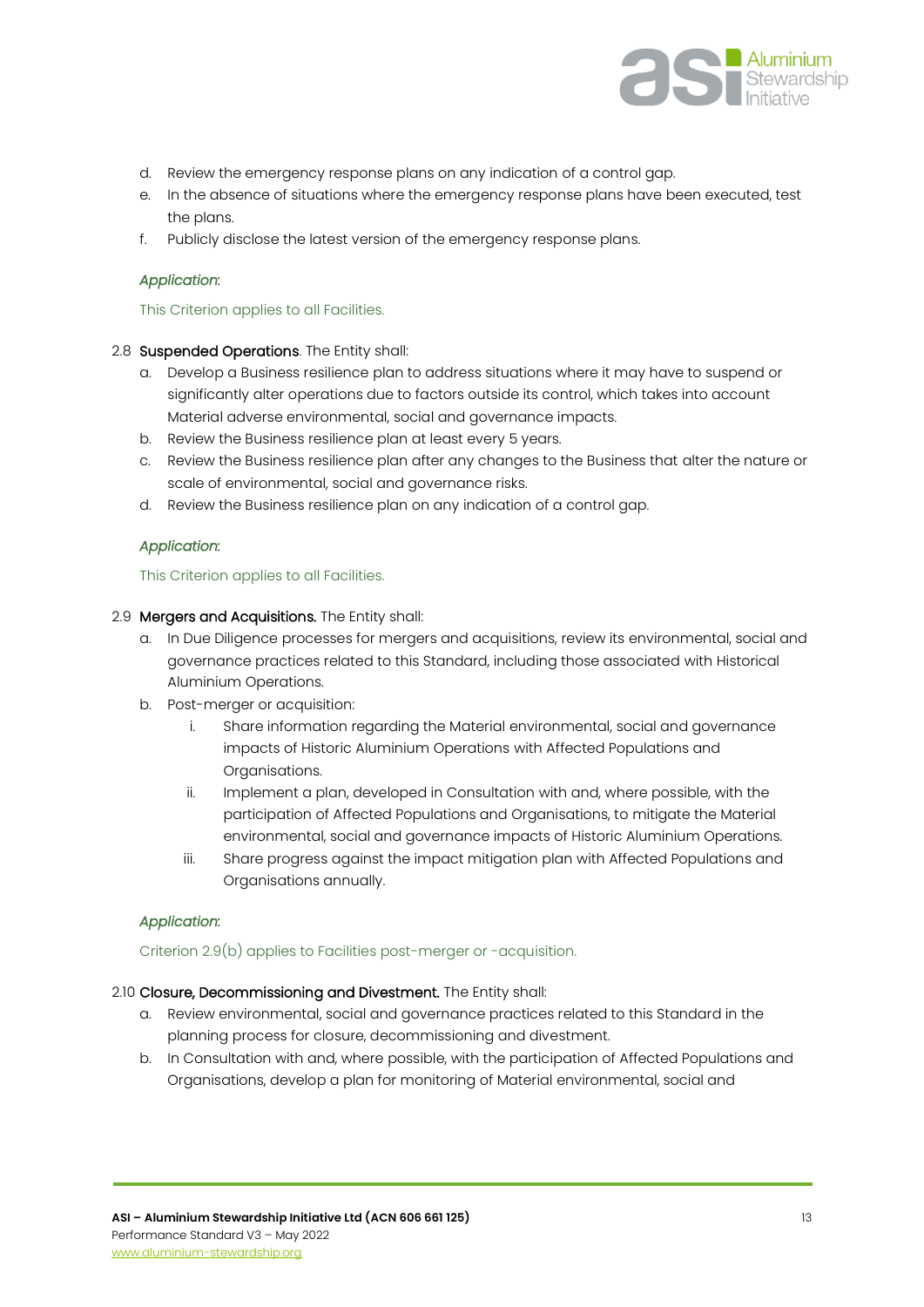

governance impacts, including Legacy Impacts, associated with the closure, decommissioning or divestment.

#### *Application:*

This Criterion applies to all Facilities.

#### <span id="page-13-0"></span>**3. Transparency**

*Principle: The Entity shall be transparent in alignment with internationally recognized reporting Standards.*

- 3.1 Sustainability Reporting. The Entity shall publicly disclose
	- a. Its governance approach to environmental, social and economic impacts.
	- b. Its Material environmental, social and economic impacts related to Principles in this Standard.

#### *Application:*

This Criterion applies to all Facilities.

3.2 Non-compliance and Liabilities. The Entity shall publicly disclose information on an annual basis on Material fines, judgments, penalties and non-monetary sanctions for failure to comply with Applicable Law.

#### *Application:*

This Criterion applies to all Facilities.

- 3.3 Payments to Governments. The Entity shall:
	- a. Only make, or have made on its behalf, payments to governments, including political parties, on a legal and/or contractual basis.
	- b. Publicly disclose payments to governments building on existing audit and assurance systems.
	- c. Publicly disclose the value and beneficiaries of financial and in-kind political contributions, whether made directly or through an intermediary, on an annual basis or building on existing audit and assurance systems.

#### *Application:*

This Criterion applies to all Facilities.

- 3.4 Stakeholder Complaints, Grievances and Requests for Information. The Entity shall:
	- a. Implement a Complaints Resolution Mechanism that is:
		- i. Legitimate;
		- ii. Accessible;
		- iii. Predictable;
		- iv. Equitable;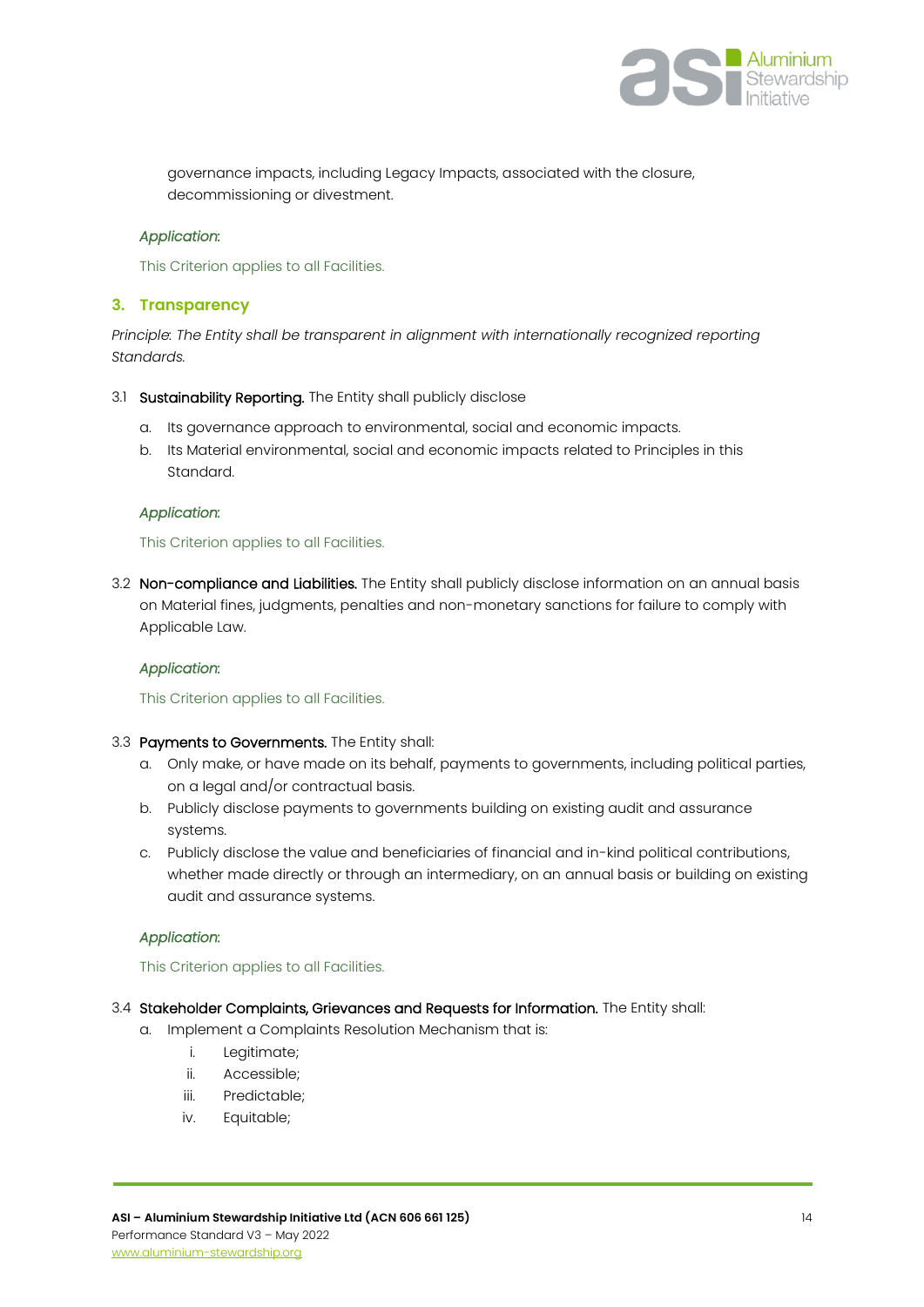

- v. Transparent;
- vi. Rights-compatible;
- vii. A source of continuous learning;
- viii. Based on engagement and dialogue;
- ix. Adequate to address Affected Populations and Organisations' complaints, grievances and requests for information relating to its operations.
- b. Share the Complaints Resolution Mechanism with Affected Populations and Organisations.
- c. Review the Complaints Resolution Mechanism at least every 5 years
- d. Review the Complaints Resolution Mechanism after any changes to the Business that alter Material environmental, social and governance risks.
- e. Review the Complaints Resolution Mechanism on any indication of a control gap.
- f. Publicly disclose the latest version of the Complaints Resolution Mechanism.

This Criterion applies to all Facilities.

#### <span id="page-14-0"></span>**4. Material Stewardship**

*Principle: The Entity is committed to take a life cycle perspective and to promote resource efficiency, collection and recycling of Aluminium within its operations as well as within the value chain.*

#### 4.1 Environmental Life Cycle Assessment. The Entity shall:

- a. Evaluate life cycle impacts of its major Product lines for which Aluminium is considered or used.
- b. Provide, on customer request, adequate cradle-to-gate Life Cycle Assessment (LCA) information on its Aluminium (containing) product(s).
- c. Ensure any public communication on LCA includes public access to the LCA information and its underlying assumptions, including system boundaries.

#### *Application:*

#### This Criterion applies to all Facilities.

4.2 Product Design. The Entity shall integrate clear sustainability objectives in the design and development process for Products or components of the end Product to enhance Circular Economy outcomes.

#### *Application:*

This Criterion applies to Semi-Fabrication, Material Conversion and Other manufacturing or sale of products containing Aluminium.

#### 4.3 Aluminium Process Scrap. The Entity shall:

- a. Minimise the generation of Aluminium Process Scrap within its own operations and, where generated, target 100% of scrap for collection, recycling and/or re-use.
- b. Separate Aluminium alloys and grades for recycling.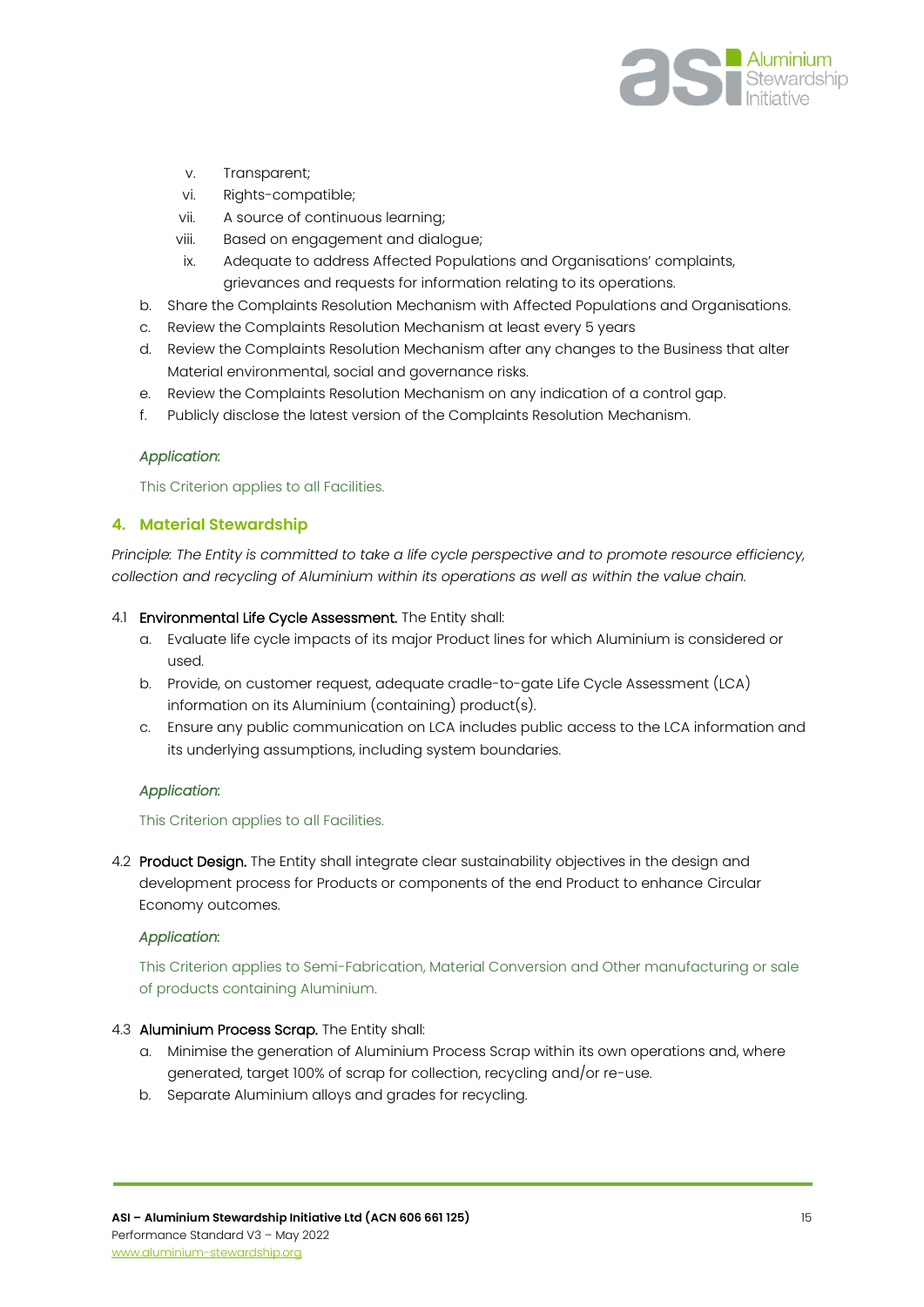

This Criterion applies to Aluminium Smelting, Aluminium Re-melting/Refining, Casting, Semi-Fabrication, Material Conversion and Other manufacturing or sale of products containing Aluminium.

#### 4.4 Collection and Recycling of Products at End of Life. The Entity shall:

Where engaged in Material Conversion and/or Other manufacturing or sale of products containing Aluminium:

- a. Implement a recycling strategy, including specific timelines, activities and targets.
- b. Review the recycling strategy at least every 5 years.
- c. Publicly disclose the latest version of the recycling strategy.

Where engaged in Aluminium Re-melting/Refining, operating a Casthouse, Semi-Fabrication, Material Conversion, and/or Other manufacturing or sale of products containing Aluminium:

d. Engage with local, regional or national collection and recycling systems to support accurate measurement and efforts to increase recycling rates in their respective markets for their Products containing Aluminium.

#### *Application:*

4.4(a), (b) and (c) apply to Material Conversion and Other manufacturing or sale of products containing Aluminium.

4.4(d) applies to Aluminium Re-melting/Refining, Casting, Semi-Fabrication, Material Conversion and Other manufacturing or sale of products containing Aluminium.

# <span id="page-15-0"></span>**B. Environment (Principles 5-8)**

#### <span id="page-15-1"></span>**5. Greenhouse Gas Emissions**

*Principle: Recognizing the ultimate objective established under the UN Framework Convention on Climate Change, the Entity is committed to reducing its Greenhouse Gas (GHG) emissions from a lifecycle perspective to mitigate its impact on the global climate.*

#### 5.1 Disclosure of GHG Emissions and Energy Use. The Entity shall:

- a. Account for and publicly disclose, where Material, energy use and GHG Emissions by source on an annual basis.
- b. Ensure that all publicly disclosed energy and GHG emissions data are independently verified, prior to publication.

#### *Application:*

This Criterion applies to all Facilities.

#### 5.2 Aluminium Smelter GHG Emissions Intensity.

Where an Entity is engaged in Aluminium Smelting and where the Aluminium Smelter: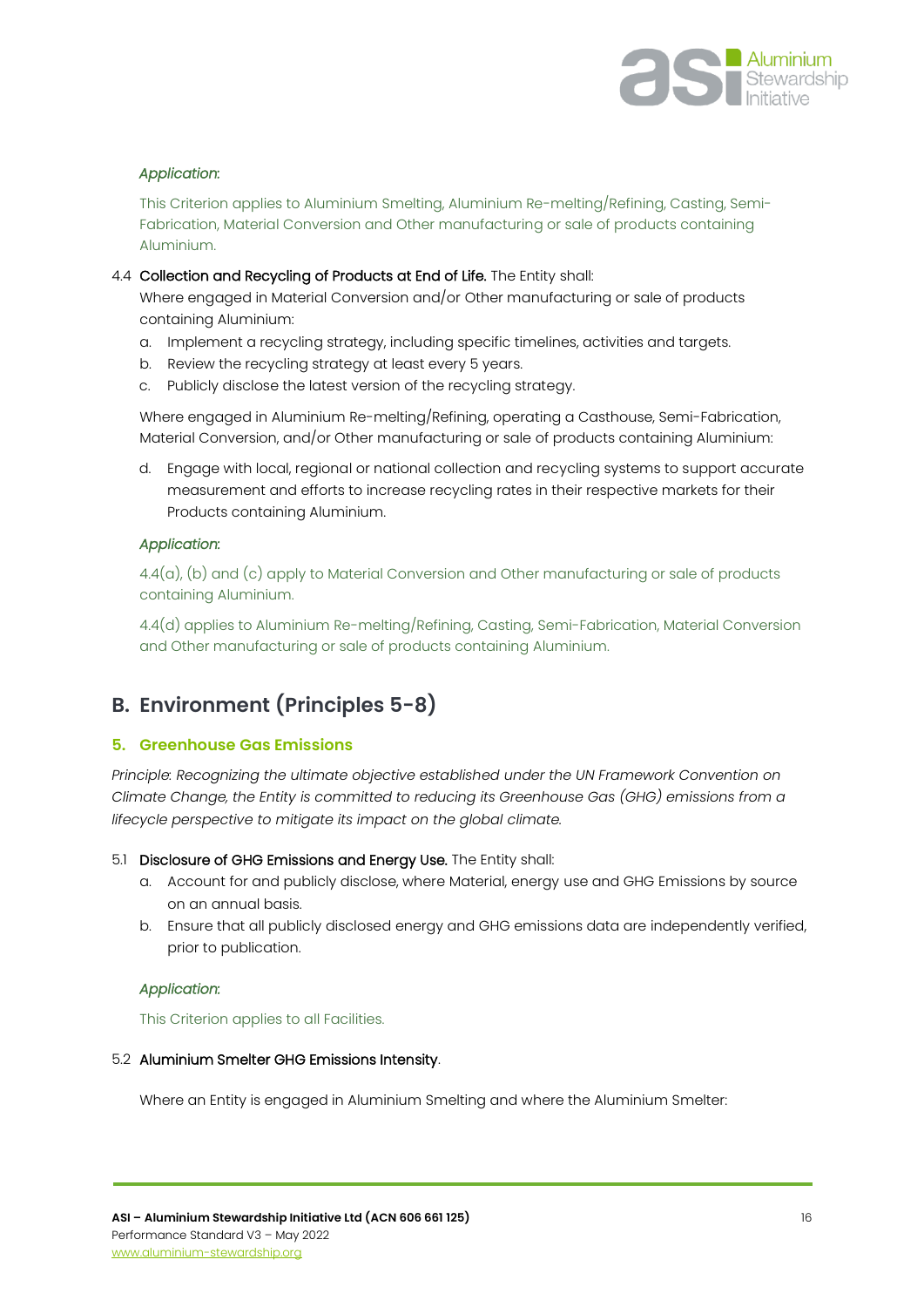

- a. Started production after 2020, the Entity shall demonstrate that the average Mine to Metal Emissions intensity is below 11.0 tonnes CO2e per metric tonne of cast Aluminium (t CO2e/t  $A$  $I$ ).
- b. Was in production up to and including 2020, the Entity shall demonstrate that Mine to Metal Emissions intensity:
	- i. Is below  $11.0$  t CO<sub>2</sub>e/t Al.

 $\cap$ r

- ii. Has been reduced by a minimum 10% over the previous three reporting periods and that the Entity has established GHG Emissions abatement plans that ensure Mine to Metal Emissions intensity is:
	- a. below 13.0 t CO2e/t Al by end 2025, and
	- b. below 11.0 t  $CO<sub>2</sub>e/t$  Al by end 2030.

#### *Application:*

This Criterion applies to all Aluminium Smelters.

#### 5.3 GHG Emissions Reduction Plans. The Entity shall:

- a. Establish a GHG Emissions Reduction Plan and ensure a GHG Emissions Reduction Pathway consistent with a 1.5°C warming scenario, using an ASI endorsed methodology when available.
- b. Ensure that the GHG Emissions Reduction Pathway includes an Intermediate Target covering a period no greater than five years, which:
	- i. Addresses all Direct and Indirect GHG emissions.
	- ii. Is developed using a Science-Based Approach endorsed by ASI, if available.
	- iii. Is publicly disclosed.
- c. Review the GHG Emissions Reduction Plan annually.
- d. Review the GHG Emissions Pathway on any changes to the Business that alter baselines or targets.
- e. Publicly disclose:
	- i. The latest version of the GHG Emissions Reduction Pathway
	- ii. The latest version of the GHG Emissions Reduction Plan.
	- iii. Progress against the GHG Emissions Reduction Plan on an annual basis.

#### *Application:*

This Criterion applies to all Facilities.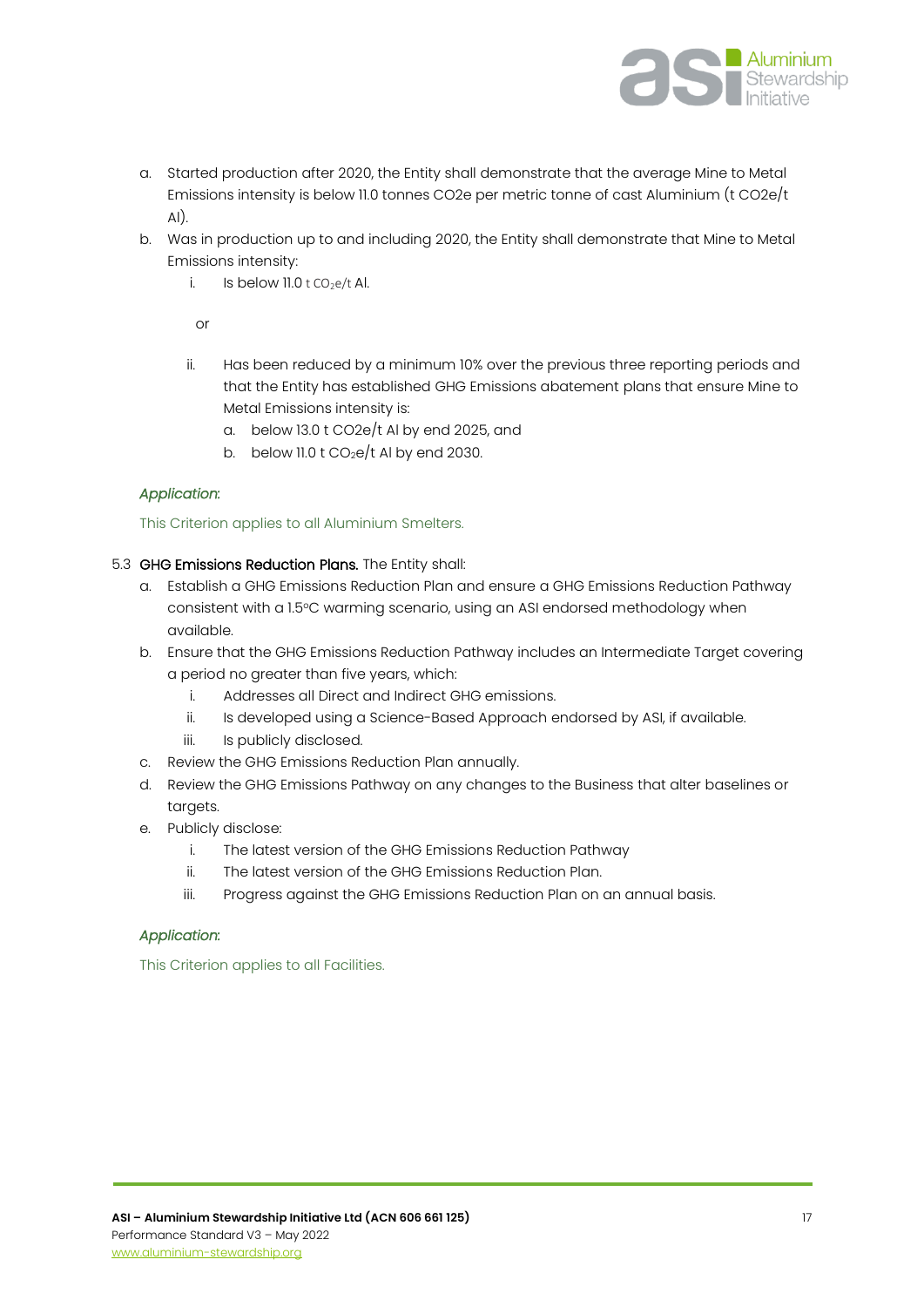

5.4 GHG Emissions Management. The Entity shall implement the necessary Management System, evaluation procedures, and operating controls to achieve performance aligned to the GHG Emissions Reduction Plan and targets developed in Criterion 5.3.

#### *Application:*

This Criterion applies to all Facilities.

#### <span id="page-17-0"></span>**6. Emissions, Effluents and Waste**

*Principle: The Entity shall minimize emissions and effluents that have the potential to adversely impact human health and safety or that of the environment and manage Waste according to the Waste Mitigation Hierarchy.*

#### 6.1 Emissions to Air

The Entity shall:

- a. Quantify and publicly disclose Material Emissions to Air from its activities and, where possible, from those within its Area of Influence on an annual basis.
- b. Implement plans to minimise exposure to, and impacts from, Emissions to Air.
- c. Review the plans at least every 5 years.
- d. Review the plans after any emissions event that exceeds internally or externally mandated limits.
- e. Review the plans on any changes to the Business that alter Material risk(s) from Emissions to Air.
- f. Publicly disclose the latest version of the plans.

#### *Application:*

#### This Criterion applies to all Facilities.

- 6.2 Discharges to Water. The Entity shall:
	- a. Quantify and publicly disclose Material Discharges to Water from its activities and, where possible, from those within its Area of Influence on an annual basis.
	- b. Implement plans to minimise exposure to and impacts from, Discharges to Water.
	- c. Review the plans at least every 5 years.
	- d. Review the plans after any discharge event that exceeds internally or externally mandated limits.
	- e. Review the plans on any changes to the Business that alter Material risk(s) from Discharges to Water.
	- f. Review the plans on any indication of a control gap.
	- g. Publicly disclose the latest version of the plans.

#### *Application:*

This Criterion applies to all Facilities.

#### 6.3 Assessment and Management of Spills and Leakages. The Entity shall: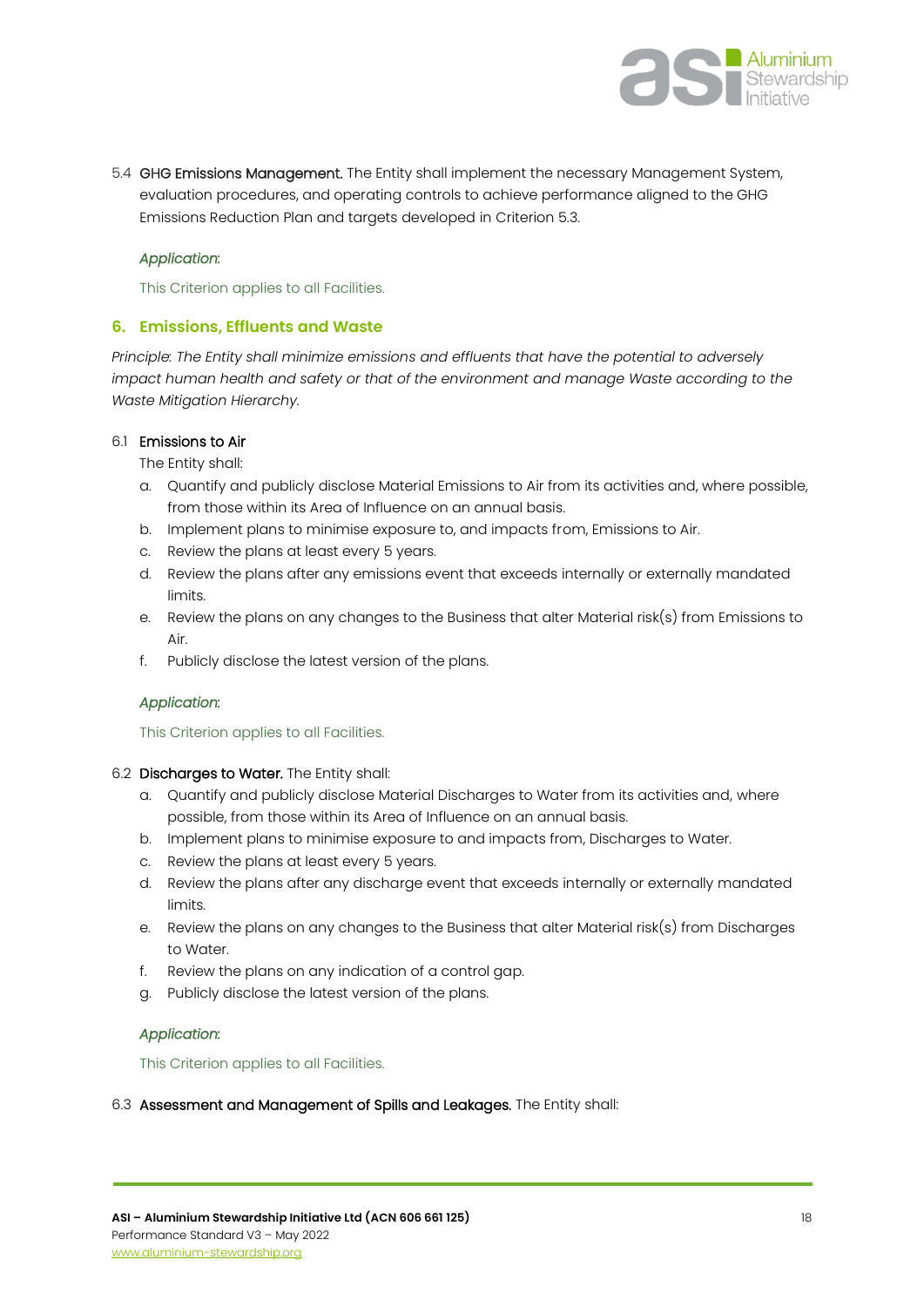

- a. Conduct an assessment of major risk areas of operations where Spills and Leakages could contaminate air, water and/or soil.
- b. Implement a management plan, (including compliance controls and a monitoring program) to prevent, detect and remediate Spills and Leakages.
- c. Review the plan at least every 5 years.
- d. Review the plan after any Spill or Leakage event.
- e. Review the plan after any changes to the Business that alter Spills and Leakages risk(s).
- f. Review the plan on any indication of a control gap.
- g. Publicly disclose the latest version of the management plan.

#### This Criterion applies to all Facilities.

#### 6.4 Public Disclosure of Spills and Leakages. The Entity shall:

- a. Disclose to Affected Populations and Organisations the volume, type and potential impact of Material Spills and Leakages as soon as practicable after an incident.
- b. Publicly disclose Impact Assessments of Material Spills and Leakages, root causes and remediation actions taken on an annual basis.

#### *Application:*

#### This Criterion applies to all Facilities.

#### 6.5 Waste Management and Reporting. The Entity shall:

- a. Quantify and publicly disclose the quantity of Hazardous and Non-Hazardous Waste generated by the Entity from its activities and, where possible, from those within its Area of Influence and associated Waste disposal methods on an annual basis.
- b. Assess the Material impacts to human well-being and the environment of the Wastes in (a).
- c. Implement a Waste management strategy that is designed in accordance with the Waste Mitigation Hierarchy.

#### *Application:*

#### This Criterion applies to all Facilities.

#### 6.6 Bauxite Residue. The Entity shall:

- a. Not discharge Bauxite Residue to aquatic environments.
- b. Establish a timeline and a roadmap for the elimination of Bauxite Residue lagooning in favour of good practice technologies for Bauxite Residue storage or re-use. Any Alumina Refining Facility starting production after 2020 shall only use good practice technologies for Bauxite Residue storage or re-use.
- c. Have constructed Bauxite Residue storage areas in a manner that effectively prevents the release of Bauxite Residue and leachate to the environment.
- d. Perform regular checks and controls, including those conducted by third parties, to ensure the integrity of the Bauxite Residue storage area.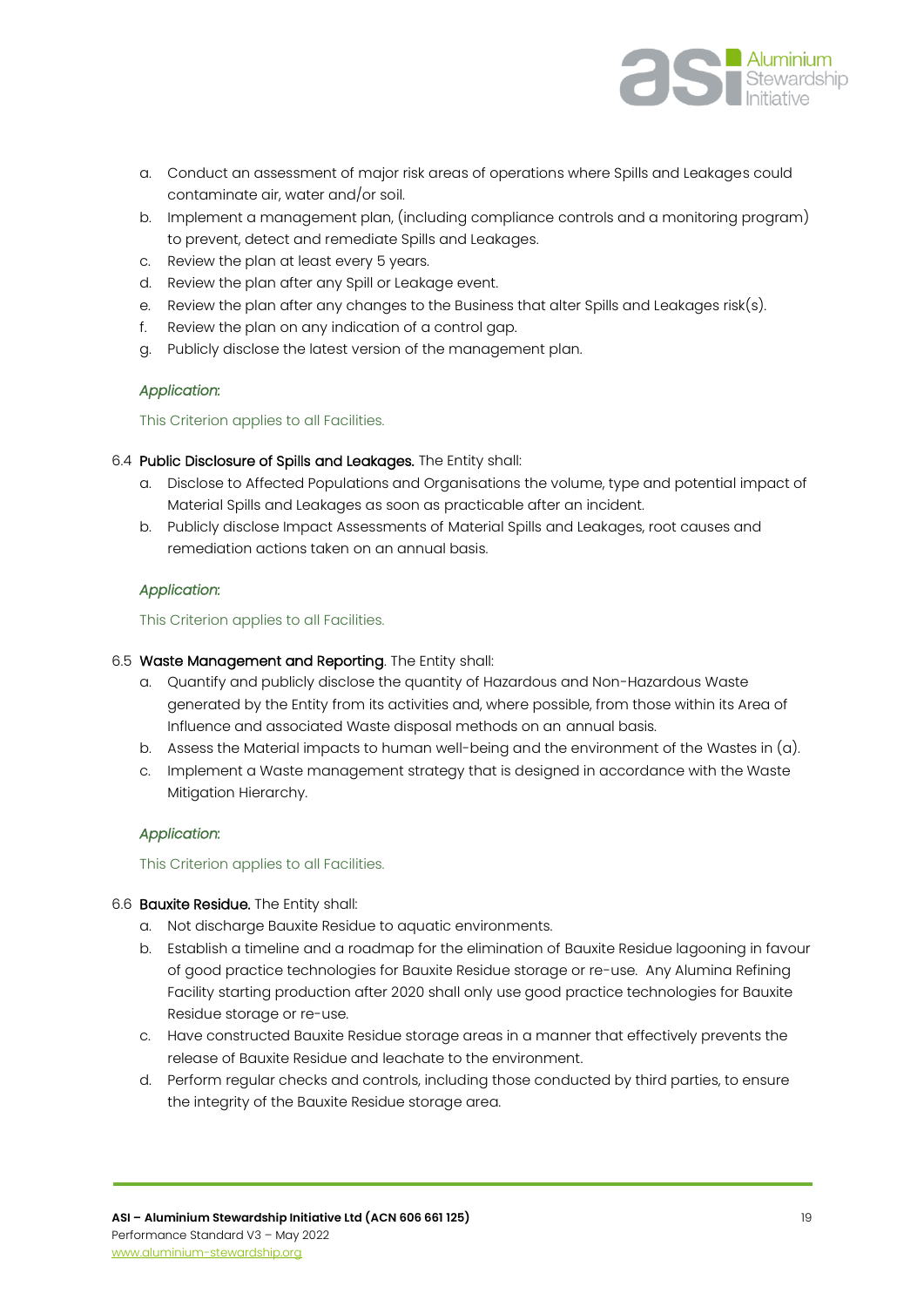

- e. Assess the impact of the water discharge from Bauxite Residue storage area and mitigate any adverse actual or potential impacts to the environment.
- f. Control and neutralise water discharge from Bauxite Residue storage area, to minimise impacts to the environment.
- g. Remediate the Bauxite Residue storage area after closure of the Alumina Refining Facility to a state that can adequately mitigate the risk of future environmental contamination.

This Criterion applies to all Alumina Refineries.

#### 6.7 Spent Pot Lining (SPL). The Entity shall:

- a. Store and manage SPL to prevent the release of SPL or leachate to the environment.
- b. Optimise processes for the recovery and recycling of carbon and refractory materials from SPL.
- c. Not landfill Untreated SPL where there is the potential for adverse environmental effects.
- d. Review at least annually alternative options to landfilling of treated SPL and/or stockpiling of SPL.
- e. Not discharge SPL to freshwater and brackish water environments.
- f. Not discharge SPL to marine environments.

#### *Application:*

This Criterion applies to all Aluminium Smelters.

#### 6.8 Dross. The Entity shall:

- a. Store and manage Dross to prevent the release of Dross and leachate to the environment.
- b. Maximise the recovery of Aluminium by treatment of Dross and Dross residues.
- c. Maximise the recycling of treated Dross residues.
- d. Review at least annually alternative options to landfilling of Dross residues.

#### *Application:*

This Criterion applies to all Aluminium Re-melters/Refiners and Casthouses.

#### <span id="page-19-0"></span>**7. Water Stewardship**

*Principle: The Entity shall withdraw, use and manage water responsibly to support the stewardship of shared water resources.*

#### 7.1 Water Assessment and Disclosure. The Entity shall:

- a. Identify, document and publicly disclose its water withdrawal and use by source and type on an annual basis.
- b. Undertake an assessment and, where Material, publicly disclose water-related risks in Watersheds in the Entity's Area of Influence on an annual basis.

#### *Application:*

This Criterion applies to all Facilities.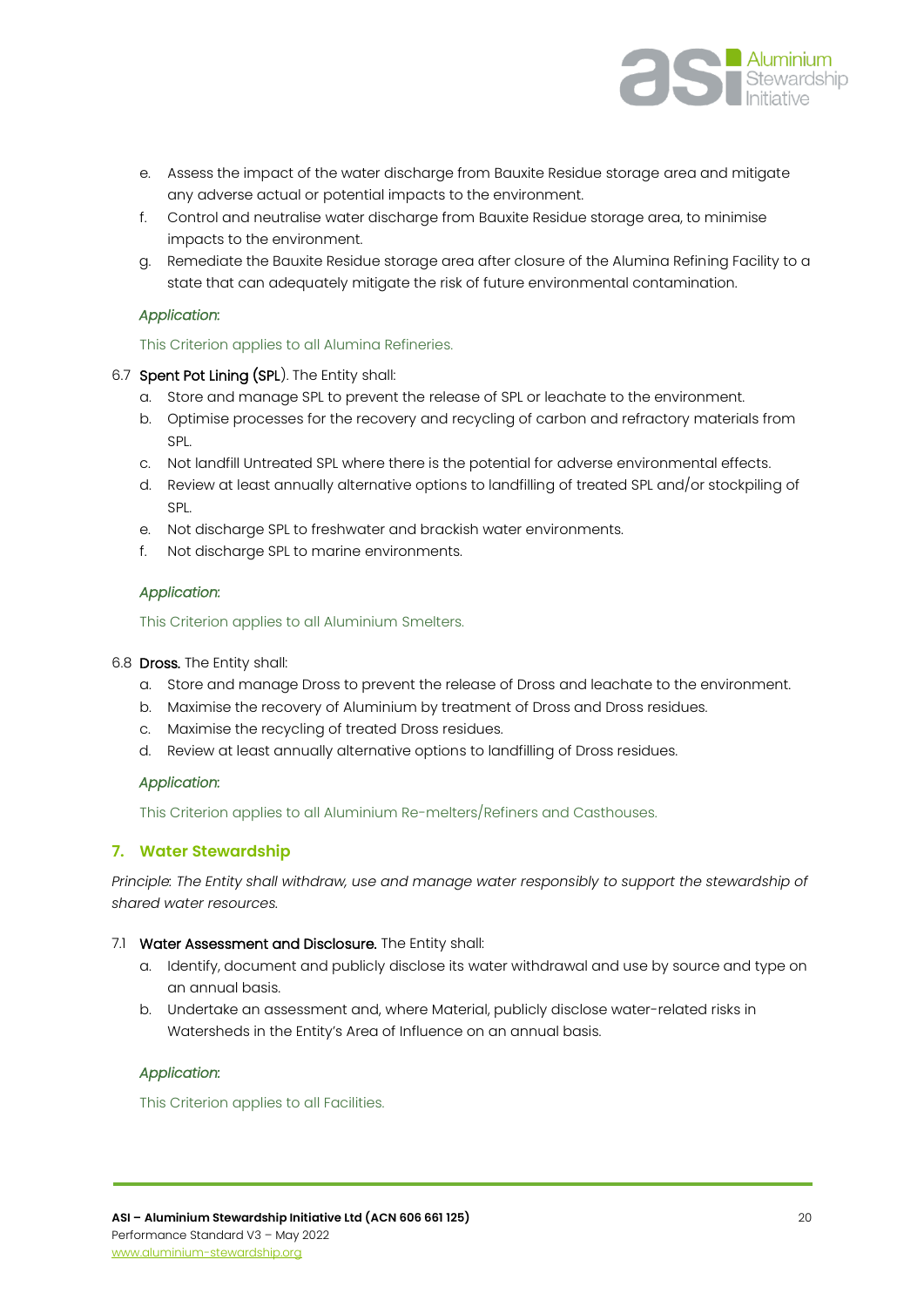

#### 7.2 Water Management. The Entity shall:

- a. Implement water management plans, developed in conjunction with Affected Populations and Organisations with time-bound, contextual targets that address Material risks identified in Criterion 7.1
- b. Review the plans at least every 5 years.
- c. Review the plans on any changes to the Business that alter Material water-related risk(s).
- d. Review the plan on any indication of a control gap.
- e. Publicly disclose the latest version of the management plans.

#### *Application:*

This Criterion is Not Applicable where risks identified in 7.1b are assessed and documented as low.

#### <span id="page-20-0"></span>**8. Biodiversity and Ecosystem Services**

*Principle: The Entity shall manage its biodiversity and Ecosystem Services impacts in accordance with the Biodiversity Mitigation Hierarchy to protect ecosystems, habitats and species.*

- 8.1 Biodiversity and Ecosystem Services Risk and Impact Assessment. The Entity shall:
	- a. Assess the risk to and potential impacts on Biodiversity and Ecosystem Services from the land use and activities within the Entity's Area of Influence.
	- b. In situations where the Entity contributes to, or is likely to impact Ecosystem Services, undertake a systematic review, in Consultation with and, where possible, with the participation of Affected Populations and Organisations, to identify Priority Ecosystem Services that are relevant to Affected Populations and Organisations.

#### *Application:*

Criterion 8.1(b) is Not Applicable when the risks and potential impacts identified in 8.1(a) are assessed and documented as low.

#### 8.2 Biodiversity Management. The Entity shall:

- a. Implement a Biodiversity Action Plan with time-bound targets to address Material risks and impacts to Biodiversity and Ecosystem Services, identified through Criterion 8.1, and monitor its effectiveness.
- b. Ensure that the Biodiversity Action Plan is designed by a Qualified Specialist, in accordance with the Biodiversity Mitigation Hierarchy and with an ambition to achieve no net loss.
- c. Ensure that the Biodiversity Action Plan is developed in Consultation with and, where possible, with the participation of Affected Populations and Organisations.
- d. Review the Biodiversity Action Plan, and associated targets at least every 5 years.
- e. Review the Biodiversity Action Plan and associated targets on any changes to the Business that alter Material Biodiversity risk(s) or where assessment indicates changes to risk.
- f. Review the Biodiversity Action plan and associated targets on any indication of a control gap.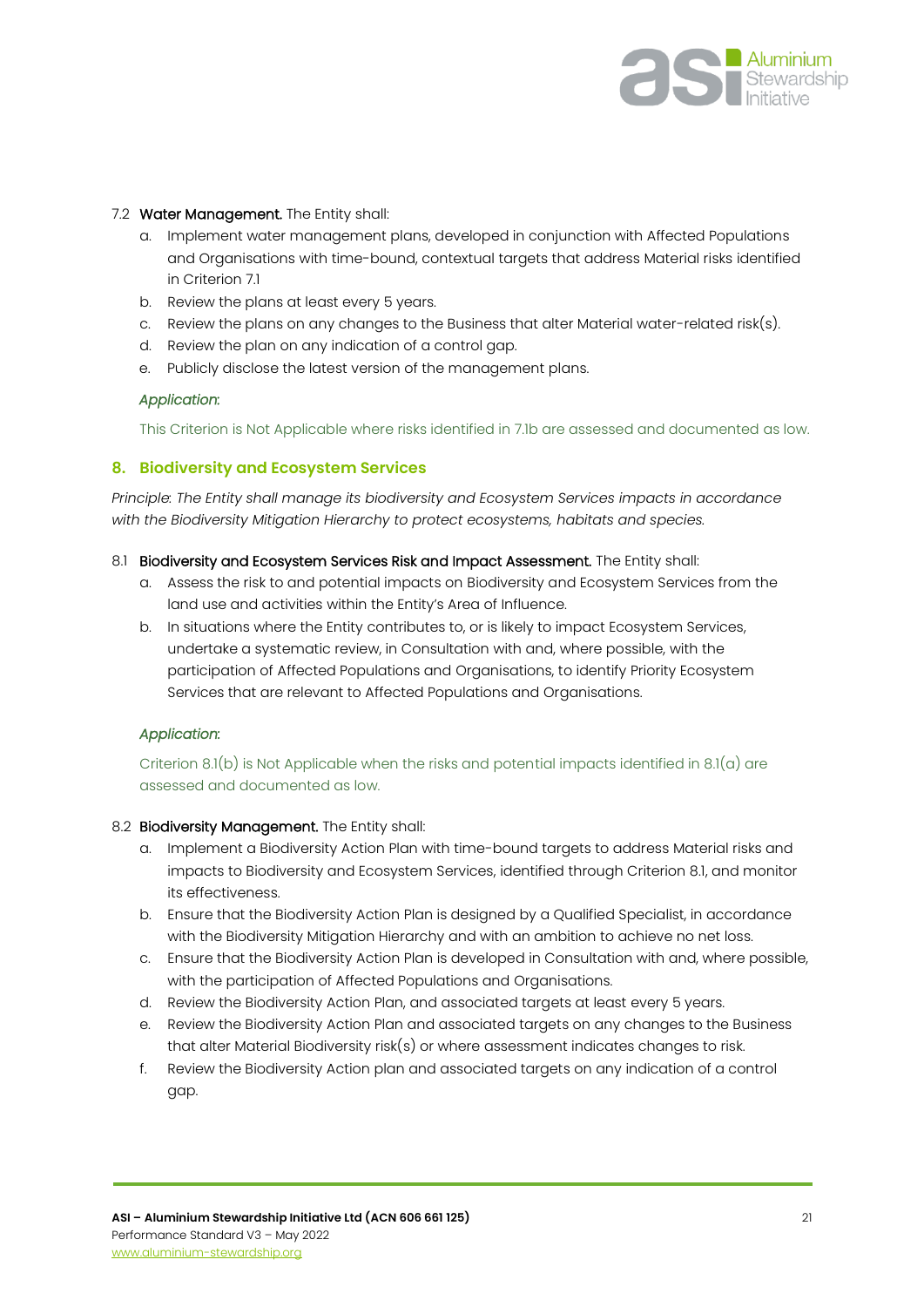

g. Publicly disclose the latest version of the Biodiversity Action plan and associated targets and share with Affected Populations and Organisations.

#### *Application:*

This Criterion is Not Applicable when the risks and potential impacts identified in  $8.1(a)$  are assessed and documented as low.

#### 8.3 Management of Priority Ecosystem Services. The Entity shall:

a. Where an Entity depends on Priority Ecosystem Services, implement measures that increase the resource efficiency of operations.

Where Priority Ecosystem Services of relevance to Affected Populations and Organisations are identified through Criterion 8.1, and the source of impacts are:

- b. under the Entity's direct management Control, use the Biodiversity Mitigation Hierarchy to maintain access to, and the value and functionality of such Ecosystem Services.
- c. not under the Entity's direct management Control, work with other parties or within their scope of influence to mitigate impacts on Priority Ecosystem Services.

#### *Application:*

This Criterion is Not Applicable when no Priority Ecosystem Services are identified in 8.1(b).

8.4 Alien Species. The Entity shall proactively prevent accidental or deliberate introduction of Alien Species that could have Material adverse impacts on Biodiversity and Ecosystem Services.

#### *Application:*

#### This Criterion applies to all Facilities.

#### 8.5 Commitment to "No Go" in World Heritage Properties. The Entity shall:

- a. Not explore or develop New Projects or make Major Changes in World Heritage Properties.
- b. Take all possible steps to ensure that existing operations in World Heritage Properties, as well as existing operations in World Heritage properties, as well as existing and future operations adjacent to World Heritage Properties, are not incompatible with the outstanding universal value for which these properties are listed and do not put the integrity of these properties at risk.

#### *Application:*

#### This Criterion applies to all Facilities.

- 8.6 Protected Areas. The Entity shall:
	- a. Identify Protected Areas within its Area of Influence.
	- b. Comply with any regulations, covenants, and legal requirements attributed to these Protected Areas.
	- c. Implement management plans, developed in collaboration with the relevant Protected Area management authorities and, where possible, with the participation of Affected Populations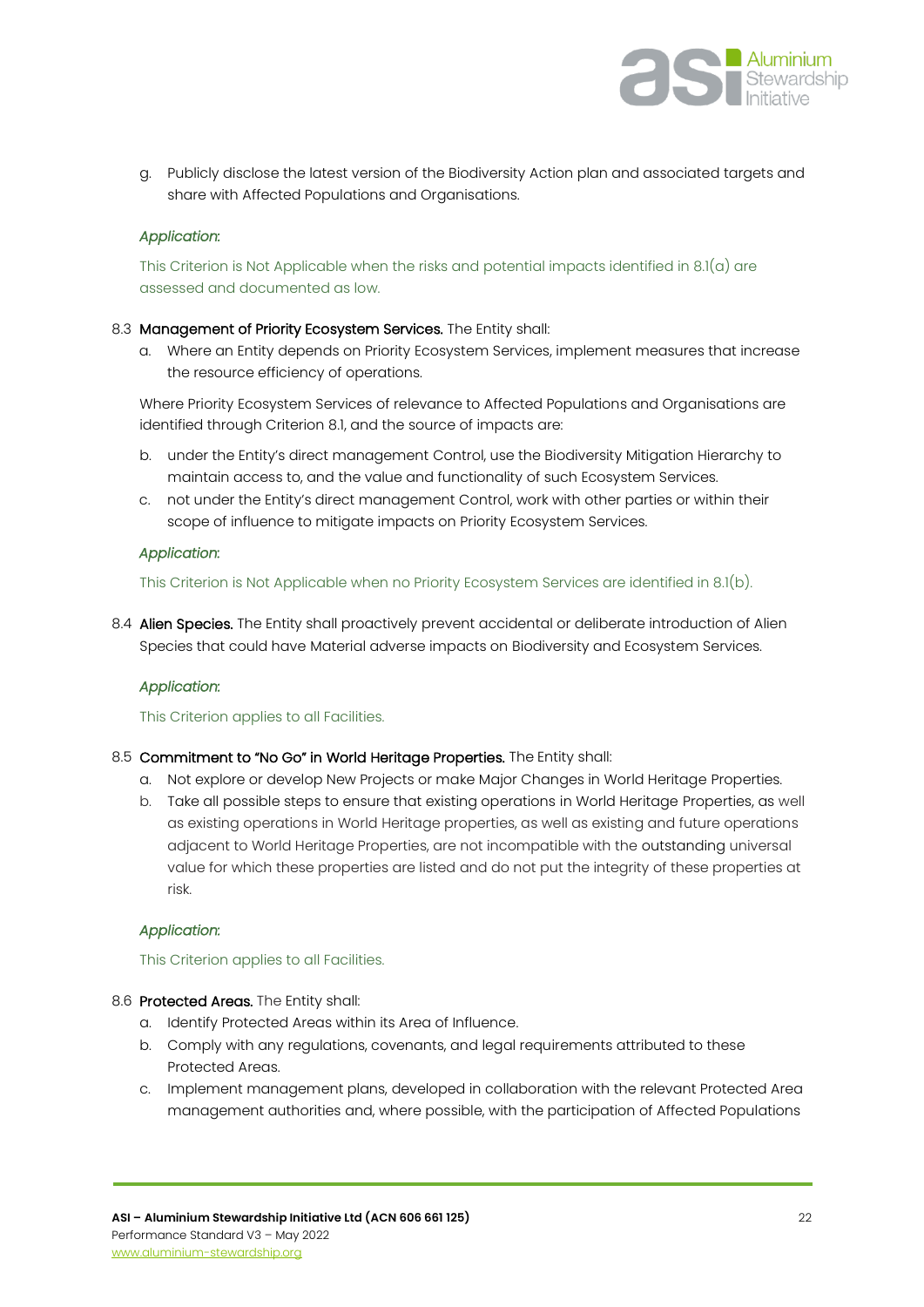

and Organisations, to ensure the Entity's activities and Facilities do not adversely impact the integrity of the special values for which the areas identified in 8.6a were designated for protection and/or the declarations of Indigenous Peoples.

d. Publicly disclose the management plans in a manner accessible and understood by Affected Populations and Organisations.

Where engaged in Bauxite Mining:

- e. Not explore or mine in the Protected Areas identified in 8.6a unless all the following exceptional conditions are satisfied:
	- i. An independent third-party assessment is conducted by an external Qualified Specialist(s), shared with Affected Populations and Organisations, publicly disclosed and updated as required, that addresses the presence of, and potential impacts on the values of, Protected Areas.
	- ii. The Entity commits to conduct the Bauxite Mining in the Protected Area in accordance with the ASI Standards, notably on environmental protection, as well as in accordance with any recommendations provided by the external Qualified Specialist(s).
	- iii. Where Indigenous Peoples exist, they have given their Free, Prior and Informed Consent.

#### *Application:*

This Criterion applies to all Facilities.

#### 8.7 Mine Rehabilitation. The Entity shall:

- a. Implement and maintain a Mine Rehabilitation and closure plan.
- b. Review the Mine Rehabilitation and closure plan at least every 5 years.
- c. Review the Mine Rehabilitation and closure plan on any changes to the Business that alter Material environmental, social and governance risk(s).
- d. Review the Mine Rehabilitation and closure plan on any indication of a control gap.
- e. Ensure the Mine Rehabilitation and closure plan is developed in Consultation with and, where possible, with the participation of Affected Populations and Organisations and designed by a Qualified Specialist.
- f. Publicly disclose the latest version of the Mine Rehabilitation and closure plan.
- g. Progressively Rehabilitate environments disturbed or occupied by Bauxite Mining activities, as soon as practicable.
- h. Put in place financial provisions to ensure availability of adequate resources to meet rehabilitation and mine closure requirements.
- i. Publicly disclose and share with Affected Populations and Organisations a data driven annual report on the implementation and effectiveness of the Mine Rehabilitation and Closure Plan.

#### *Application:*

This Criterion applies to Bauxite Mining Facilities.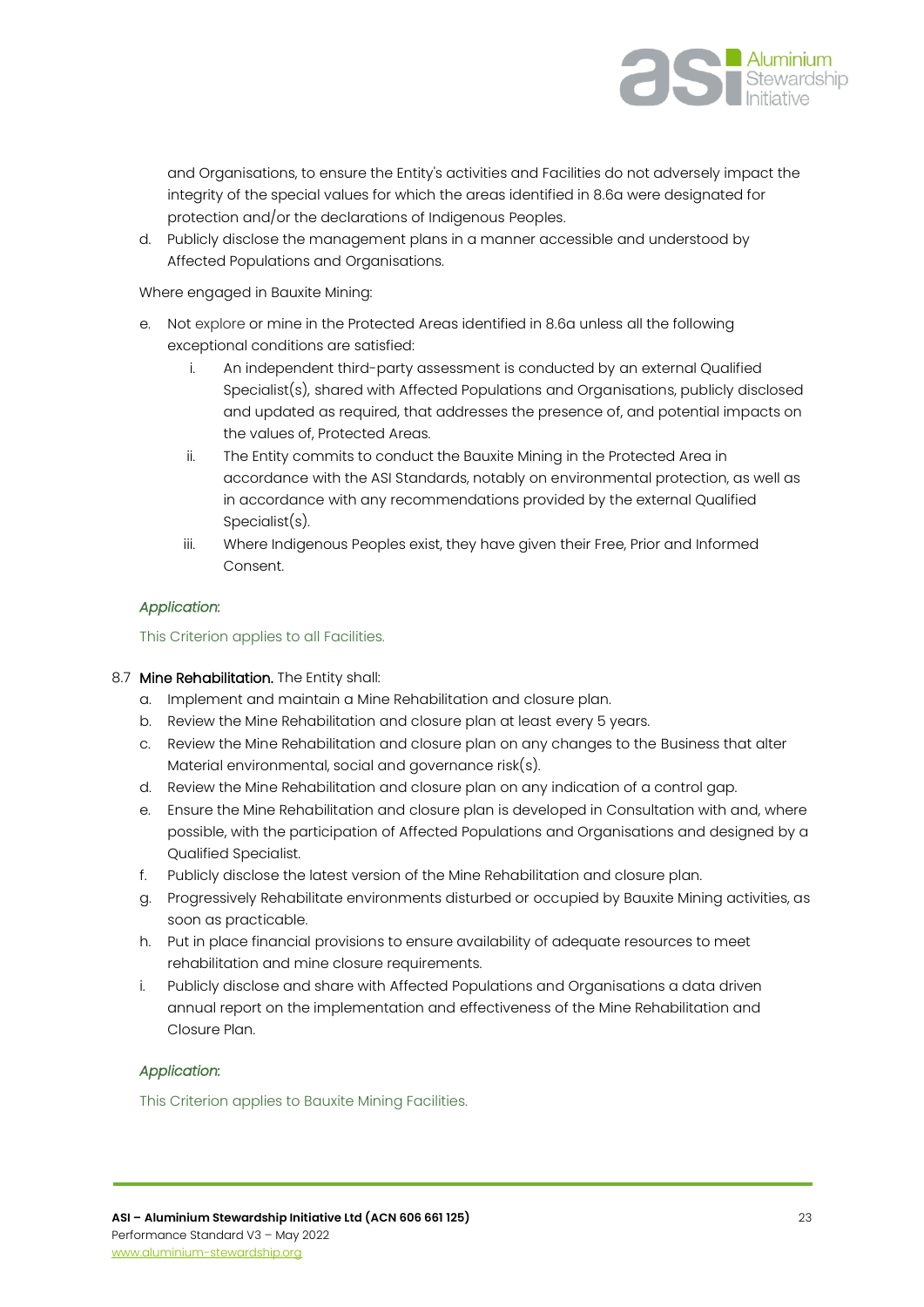

# <span id="page-23-0"></span>**C. Social (Principles 9-11)**

#### <span id="page-23-1"></span>**9. Human Rights**

*Principle: The Entity shall respect and support individual and collective Human Rights affected by its operations. The Entity shall take appropriate action to assess, prevent and remedy potential adverse impacts on Human Rights in a manner that is consistent with international instruments on Human Rights.*

- 9.1 Human Rights Due Diligence. The Entity shall respect Human Rights and observe the UN Guiding Principles on Business and Human Rights in ways appropriate to its size and circumstances including, as a minimum:
	- a. A gender-responsive Policy commitment to respect Human Rights, with:
		- i. Review of the Policy commitment at least every 5 years.
		- ii. Review of the Policy commitment on any changes to the Business that alter Material Human Rights risk(s).
		- iii. Review of the Policy commitment on any indication of a control gap.
		- iv. Public disclosure of the latest version of the Policy commitment.
	- b. A gender-responsive Human Rights Due Diligence process that is developed in Consultation with and, where possible, with the participation of Affected Populations and Organisations, and seeks to identify, prevent, mitigate and account for how it addresses its actual and potential impacts on Human Rights, including any Material Legacy Impacts for the Entities' own operations and for products or services provided through Business relationships with:
		- i. Review the Human Rights Due Diligence process at least every 5 years.
		- ii. Review the Human Rights Due Diligence process after any changes to the Business that alter Material Human Rights risk(s).
		- iii. Review the Human Rights Due Diligence process on any indication of a control gap.
	- c. A mapping of Affected Populations and Organisations to ensure Affected Populations and Organisations are:
		- i. Engaged by the Entity.
		- ii. Consulted about operational activities and potential significant Human Rights impacts and informed of the operation's Complaints Resolution Mechanism.
	- d. Where the Entity identifies, through Due Diligence and/or grievances, as having caused or contributed to adverse Human Rights impacts, it shall provide for or cooperate in their remediation through legitimate processes.

#### *Application:*

#### Where Indigenous Peoples are involved, FPIC (Criterion 9.4) may apply.

#### 9.2 Gender Equity and Women's Empowerment. The Entity shall:

- a. Implement a program which promotes gender equity and women's empowerment in:
	- i. employment practices;
	- ii. training opportunities;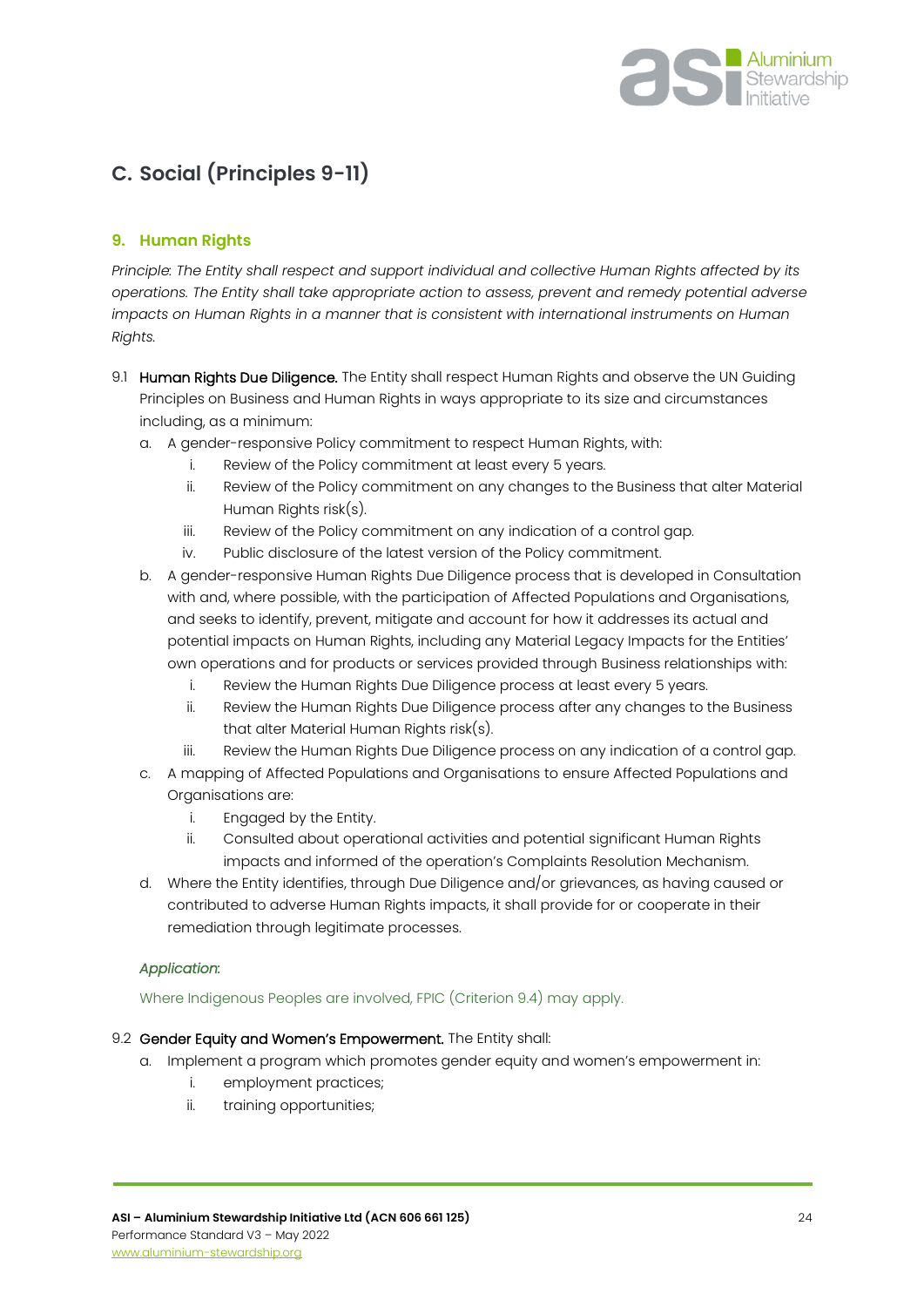

- iii. awarding of contracts;
- iv. processes of engagement;
- v. management activities. And, at a minimum, addresses barriers to professional development, Discrimination, Violence and Harassment.
- b. Review the program at least every 5 years.
- c. Review the program after any changes to the Business that alter Material Gender Equity risk(s).
- d. Review the program on any indication of a control gap.
- e. Publicly disclose the effectiveness of the measures taken to promote gender equity on an annual basis.

#### This Criterion applies to all Facilities.

#### 9.3 Indigenous Peoples. The Entity shall:

- a. Implement Policies and processes that ensure respect for the rights and interests of Indigenous Peoples, consistent with international standards, including ILO Convention 169 and UN Declaration on the Rights of Indigenous Peoples.
- b. Develop and document a process for identifying Indigenous Peoples based on their linguistic, social, governance and resource-linked characteristics rather than state recognition.
- c. Demonstrate internal capacity (personnel, resources) to implement the process through evidence-based analysis that includes meaningful stakeholder engagement.
- d. Review the Policies and processes at least every 5 years.
- e. Review the Policies and processes after any changes to the Business that alter risks to the rights and interests of Indigenous Peoples.
- f. Review the Policies and processes on any indication of a control gap.
- g. Publicly disclose the latest versions of the Policies and processes.
- h. Demonstrate internal capacity to map indigenous communities by their cultural characteristics, rather than legal designations, and to engage meaningfully.
- i. Inform Indigenous Peoples of the relevant ASI Performance Standard requirements and the ASI Certification Audit process, including their involvement, in a manner that is accessible, timely and understandable.

#### *Application:*

This Criterion applies to all Facilities where the presence of Indigenous Peoples or their lands, territories and resources is identified through an assessment that is rooted in meaningful stakeholder engagement.

9.4 Free, Prior, and Informed Consent (FPIC). The Entity shall Consult and cooperate in good faith with the Indigenous Peoples concerned through their own representative institutions in order to obtain their Free, Prior and Informed Consent (FPIC):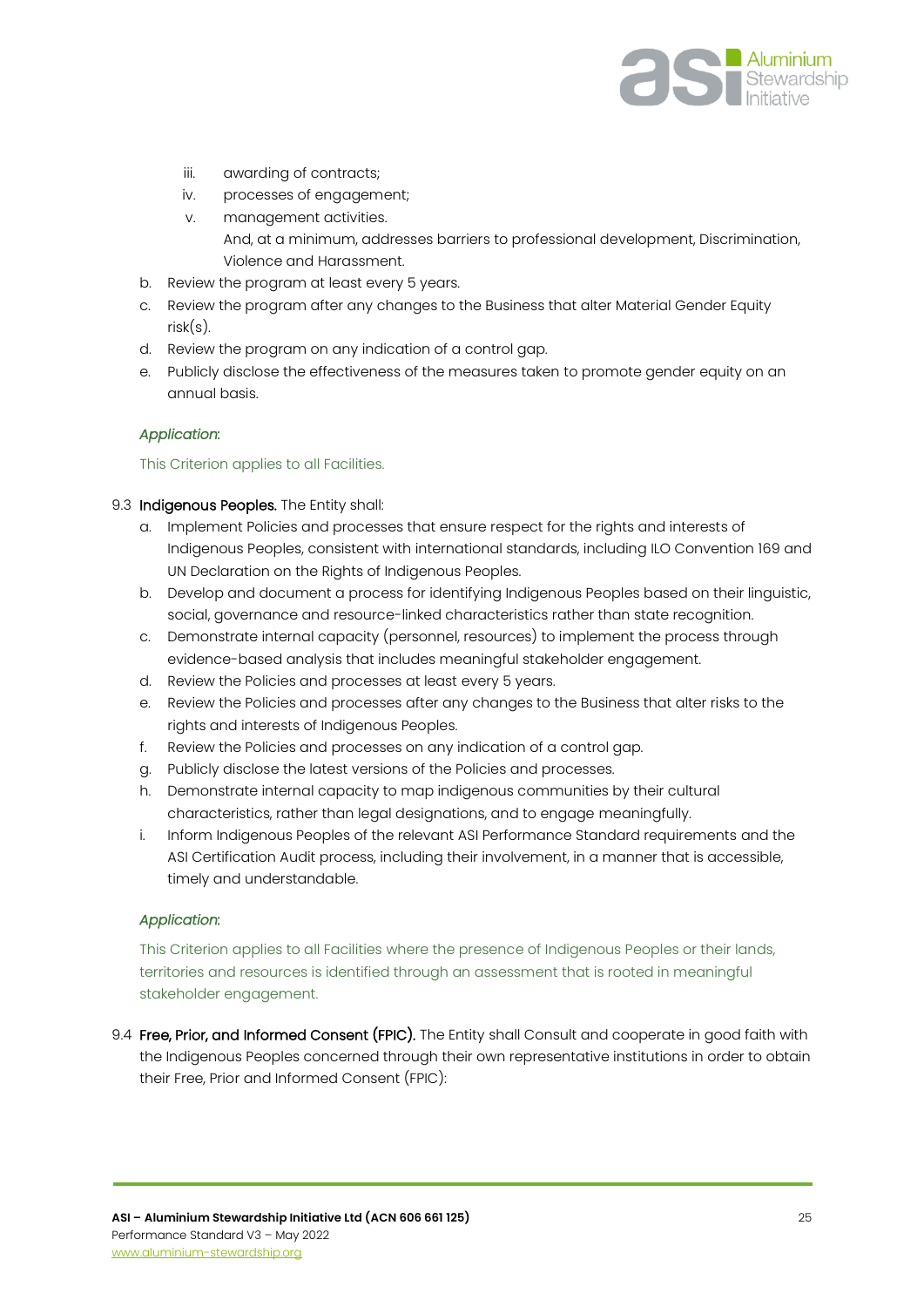

- a. For New Projects or Major Changes to existing projects that may have Material impacts on the Indigenous Peoples associated culturally and living on the relevant lands within the Entity's Area of Influence, prior to the approval of any project affecting their lands or territories and other resources, particularly in connection with the development, utilization or exploitation of mineral, water, energy or other resources.
- b. Where engaged in Bauxite Mining:
	- i. Prior to commencing a new phase of operations affecting their lands or territories and other resources, particularly in connection with the development, utilization or exploitation of mineral, water or other resources.
	- ii. Prior to altering an existing Mine Rehabilitation and closure plan affecting their lands or territories and other resources, particularly in connection with the development, utilization or exploitation of mineral, water or other resources.
- c. Where FPIC is required in 9.4 a or b: Demonstrate that the consent is supported by the Indigenous Peoples community.

For New Projects and Major Changes initiated pre-2022: this Criterion applies only to those projects initiated after the Entity joined ASI.

For New Projects and Major Changes initiated from 01 January 2022 onwards: this Criterion applies to all projects.

Criterion 9.4(a) applies to all Facilities.

Criterion 9.4(b) applies to all Bauxite Mines.

Criterion  $9.4(c)$  applies if either  $9.4(a)$  or (b) applies.

#### 9.5 Cultural and Sacred Heritage. The Entity shall:

- a. In Consultation with and, where possible, with the participation of Affected Populations and Organisation, identify sacred or cultural heritage sites and values within the Entity's Area of Influence and take appropriate action to avoid or remedy impacts, as well as to ensure continued rights of access to such sites or values.
- b. Where a project may significantly impact on cultural, historical or spiritual heritage that is essential to the identity of Indigenous Peoples, priority shall be given to the avoidance of such impacts. Where the impacts are unavoidable, the Entity shall obtain the Free, Prior and Informed Consent of Indigenous Peoples.

#### *Application:*

Criterion 9.5(b) applies to all Facilities where the presence of Indigenous Peoples or their lands, territories and resources is identified.

#### 9.6 **Displacement**. The Entity shall: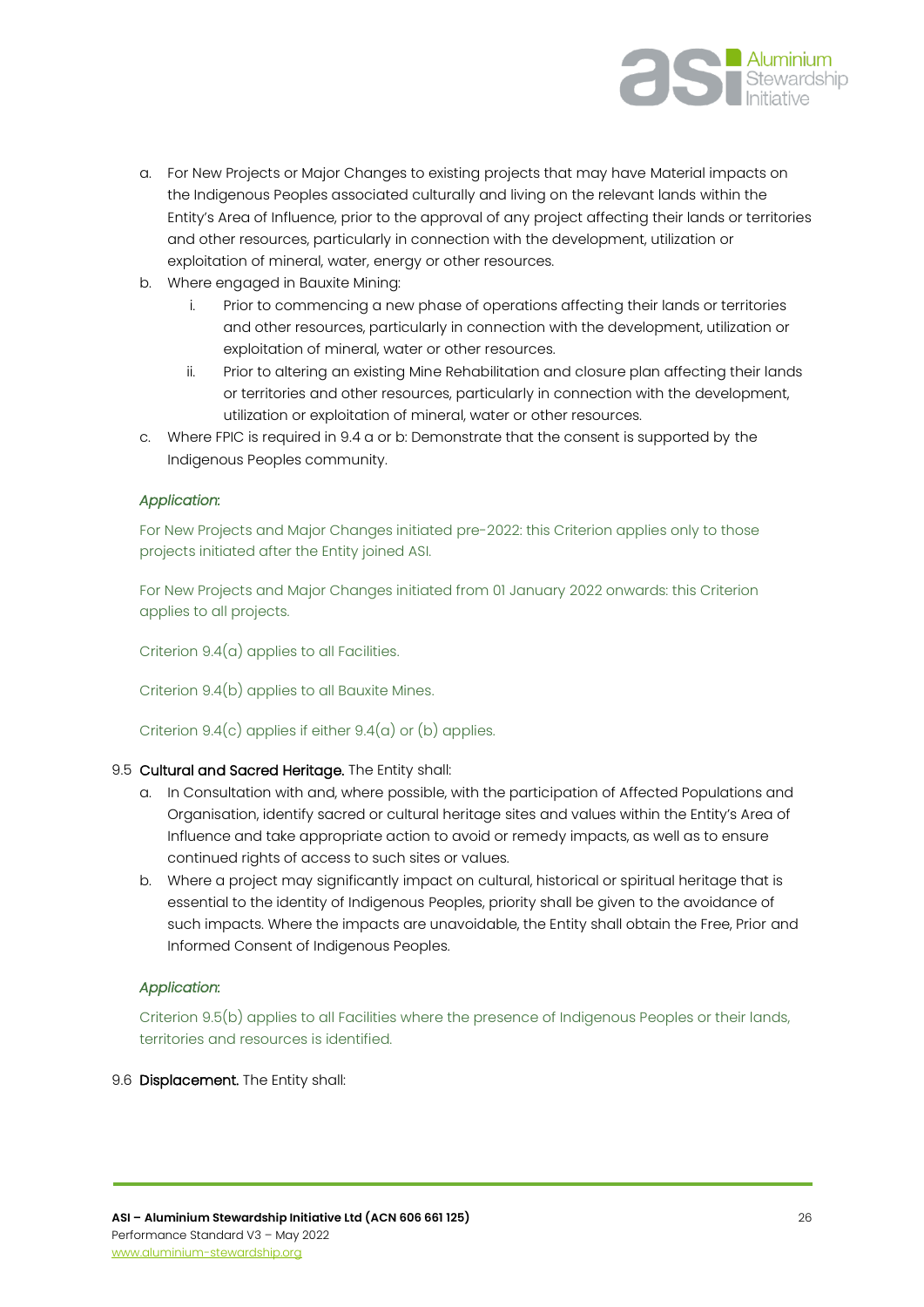

a. Consider feasible alternatives in project designs to avoid or minimise physical and/or economic displacement, while balancing environmental, social, and financial costs and benefits, paying particular attention to impacts on the poor and Vulnerable or At-Risk, including women.

When physical or economic displacement is unavoidable the Entity shall:

- b. In Consultation with and, where possible, with the participation of Affected Populations and Organisations, develop a Resettlement Action Plan that covers, at a minimum:
	- i. the applicable requirements of IFC Performance Standard 5 (Land Acquisition and Involuntary Resettlement)
	- ii. compliance with Applicable Law regardless of the number of people affected
	- iii. living conditions and income generating options, which should equal or exceed those prior to displacement.
- c. Review the Resettlement Action Plan at least every 5 years
- d. Review the Resettlement Action Plan after any changes to the Business that Materially alter the conditions under which the plan was created.
- e. Review the Resettlement Action Plan on any indication of a control gap.
- f. Publicly disclose the latest version of the Resettlement Action Plan, including the number of people impacted.
- g. Progress against the Resettlement Action Plan shall be shared with Affected Populations and Organisations annually for the duration of its implementation or in the event of a deviation from the Resettlement Action Plan.
- h. Obtain the Free, Prior and Informed Consent of Indigenous Peoples where Indigenous Peoples are involved in the displacement.
- i. Publicly disclose the Free, Prior and Informed Consent, where relevant and obtained or not obtained.

#### *Application:*

For New Projects and Major Changes initiated pre-2022: this Criterion applies only to those projects initiated after the Entity joined ASI.

For New Projects and Major Changes initiated from 01 January 2022 onwards: this Criterion applies to all projects.

#### 9.7 Affected Populations and Organisations.

The Entity shall respect, in ways appropriate to its size and circumstances, the legal and customary rights and interests of Affected Populations and Organisations in their lands, livelihoods and use of natural resources, including, as a minimum:

- a. Implement a plan to identify, prevent, monitor, mitigate and account for any significant impacts, including health and safety, social and cultural Human Rights and environmental impacts resulting from its activities.
- b. Develop the plan in Consultation with and, where possible, with the participation of Affected Populations and Organisations.
- c. In accordance with the plan, commit resources to Local Community development.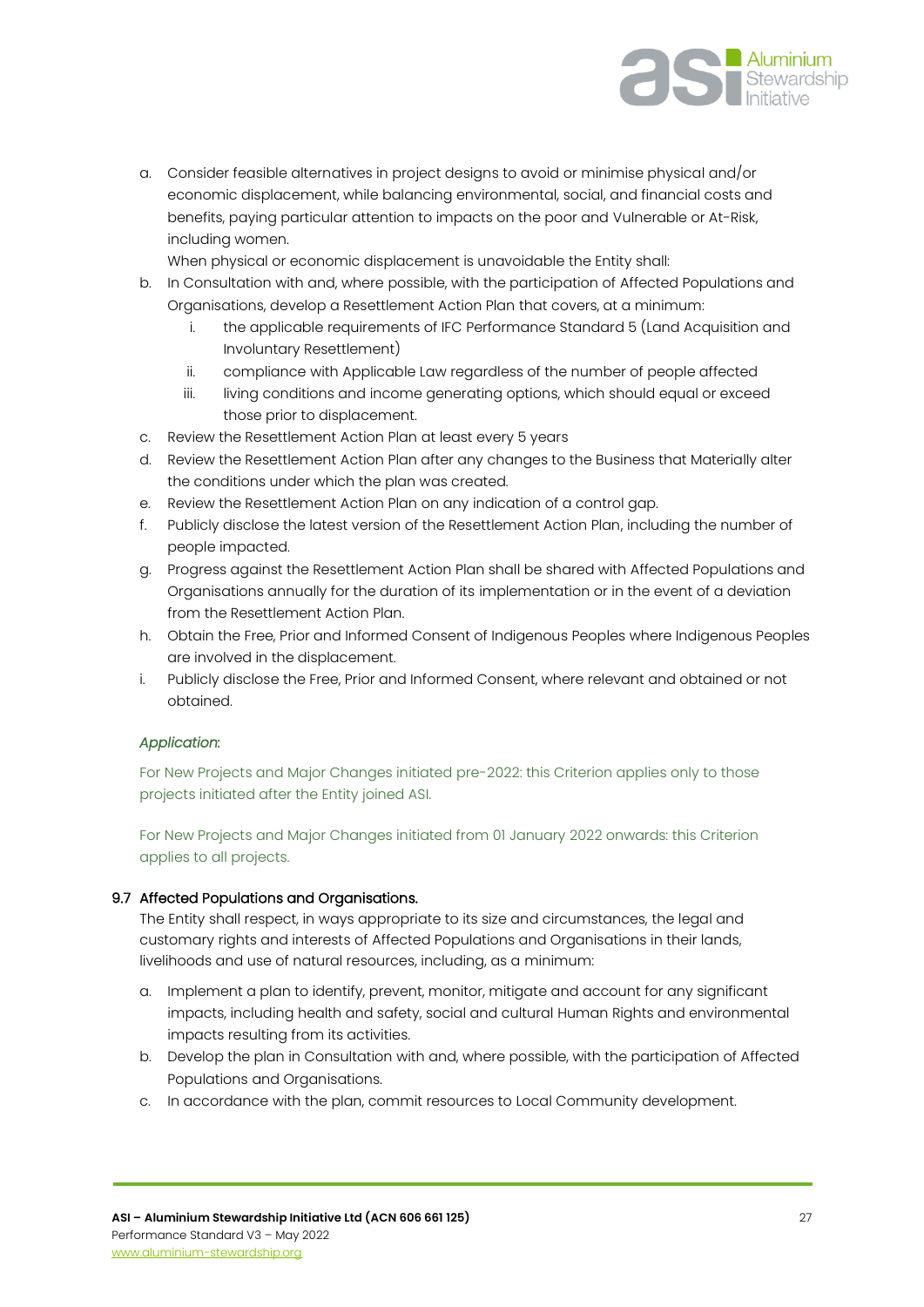

- d. Review the plan at least every 5 years.
- e. Review the plan after any changes to the Business that alter Material environmental, social and governance risk(s).
- f. Review the plan on any indication of a control gap.
- g. Publicly disclose the latest version of the plan.
- h. Explore with Affected Populations and Organisations opportunities to respect and support their livelihoods.

#### This Criterion applies to all Facilities.

- 9.8 Conflict-Affected and High-Risk Areas. In order to avoid involvement in armed conflict or Human Rights abuses, the Entity shall exercise risk-based Due Diligence over its Aluminium supply chain in accordance with the OECD Due Diligence Guidance of Minerals from Conflict-Affected and High-Risk Areas (OECD Guidance) in ways appropriate to its size and circumstances including, as a minimum:
	- a. Establish strong Management Systems, including a supply chain Policy, responsibilities and resources, information gathering and supplier engagement (Step 1)
	- b. Identify and assess risks in the supply chain (Step 2)
	- c. Design and implement a strategy to respond to identified risks (Step 3)
	- d. Undergo audit of Due Diligence practices (Step 4)
	- e. Report annually on supply chain Due Diligence (Step 5).

#### *Application:*

This Criterion does not apply to Entities that do not source directly or indirectly any Bauxite, Alumina or primary Aluminium.

9.9 Security practice. In line with recognised Standards and good practices, the Entity shall respect Human Rights in its involvement with private, including in-house, and public security providers.

#### *Application:*

This Criterion applies to all Facilities.

#### <span id="page-27-0"></span>**10. Labour Rights**

*Principle: The Entity shall uphold decent work and the Human Rights of Workers and treat them with dignity and respect, in line with the ILO core Conventions and other relevant ILO Conventions.*

#### 10.1 Freedom of Association and Right to Collective Bargaining. The Entity shall:

a. Respect the rights of Workers to form or join Labour Unions or other Associations to Collective Bargain within the bounds of Applicable Law. The decision whether to join a Labour Union or other association shall be made solely by the Worker.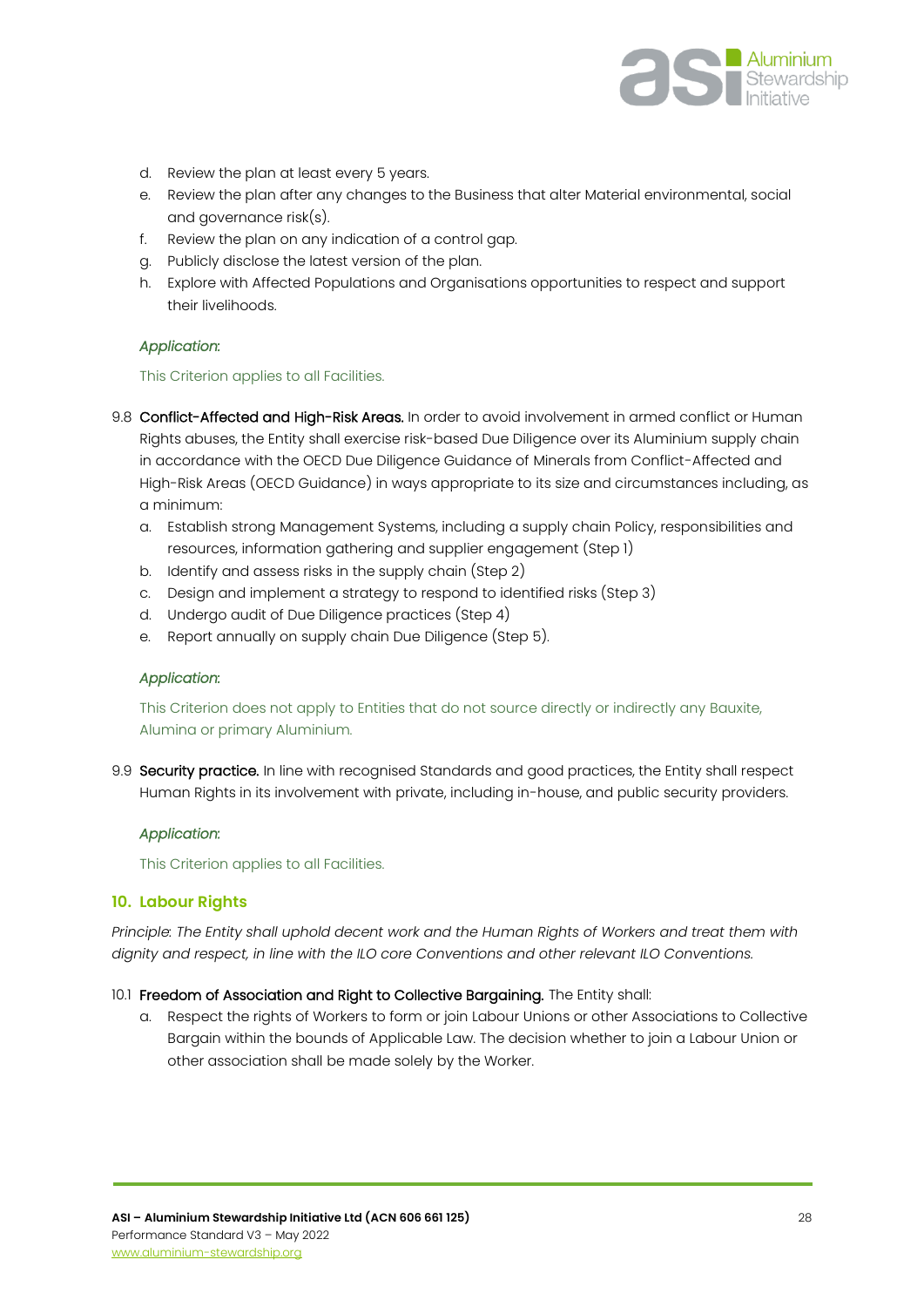

- b. Respect the rights of Workers to Collective Bargaining, participate in any Collective Bargaining process in good faith, and adhere to Collective Bargaining agreements where such agreements exist.
- c. Respect that Labour Unions or other associations have the right to:
	- i. Develop their constitutions and rules, to elect their representatives in full freedom, to organise their administration and activities and to formulate their programs to the extent possible under Applicable Law.
	- ii. Organise.
	- iii. Within the bounds of Applicable Law, Collectively Bargain on behalf of the Workers.
- d. Where an Entity operates in a country where Applicable Law restricts the right to Freedom of Association and Collective Bargaining: promote the involvement of Workers in industrial relations of the Facility through alternative means of association for Workers that are permitted under Applicable Law. These alternative means shall, at a minimum, ensure a climate free of violence, pressure, fear and threats with the participation of freely elected worker representatives engaged in a regular and formalised process.

Criterion  $10.1(a)(b)$  and  $(c)$  apply only in Countries where the right to Freedom of Association and Collective Bargaining are not restricted.

Criterion 10.1(d) applies only in Countries where the right to Freedom of Association and Collective Bargaining are restricted.

#### 10.2 Child Labour. The Entity shall ensure:

- a. That all Workers are over the age of 15 years.
- b. That work for 15 through 18 year olds is not exploitive, Hazardous or interfering with schooling and apprenticeship programs.
- c. That there are no instances of the Worst Forms of Child Labour that are likely to harm the health, safety or morals of any child under 18.

#### *Application:*

This Criterion applies to all Facilities.

#### 10.3 Forced Labour. The Entity shall:

- a. Neither engage in nor support the use of Forced Labour.
- b. Neither directly, nor through any direct or contracted employment or recruitment agencies:
	- i. Engage in or support Human Trafficking.
	- ii. Require any form of deposit, Recruitment Fee, Costs and Charges or equipment advance from Workers either directly or through employment or recruitment agencies.
	- iii. Require Migrant Workers to lodge deposits or security payments at any time.
	- iv. Hold Workers in Debt Bondage or force them to work in order to pay off a debt.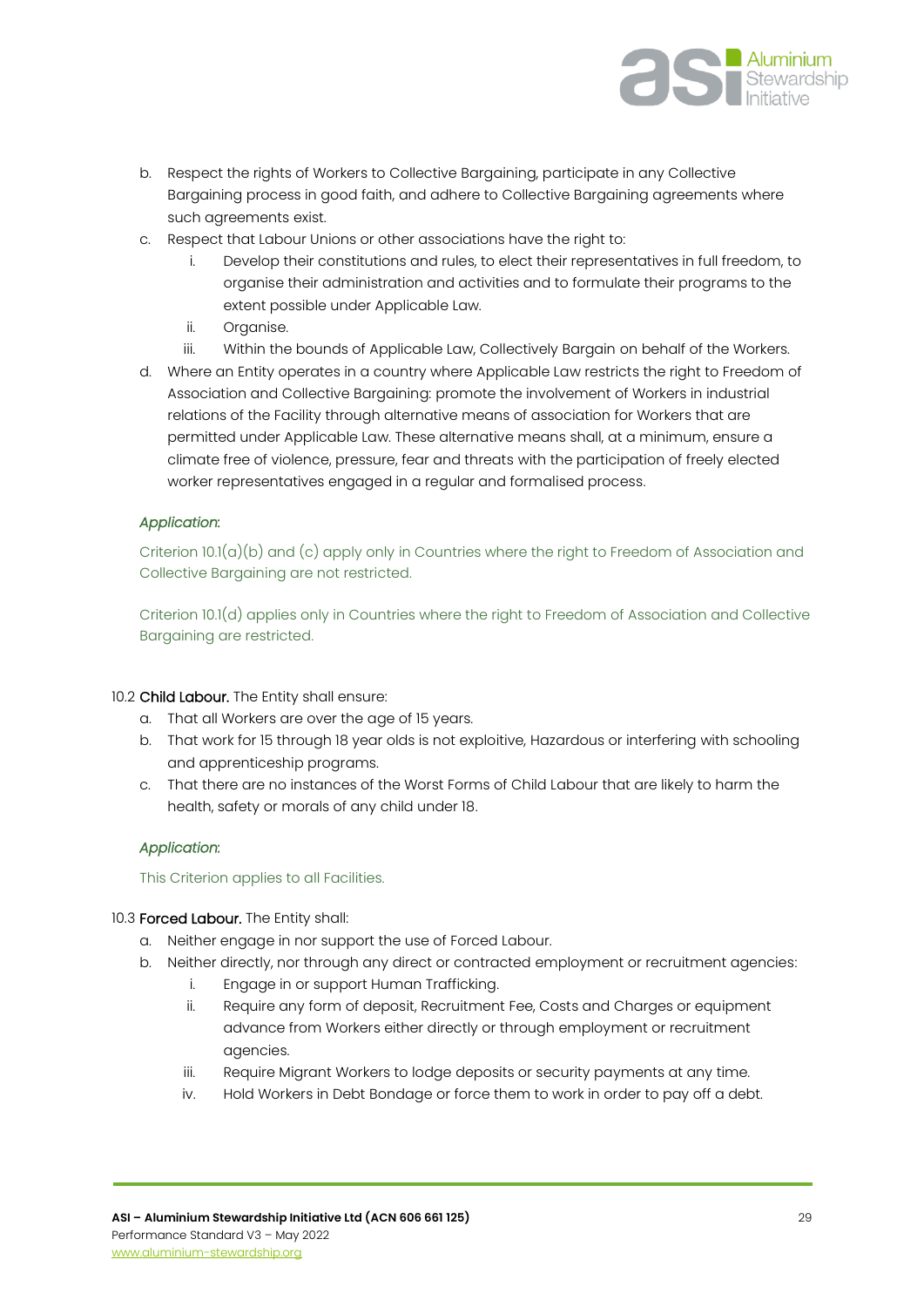

- v. Restrict the freedom of movement of Workers in the workplace or in on-site housing unless legal, reasonable, necessary, timebound and proportionate.
- vi. Retain original copies of Workers' identity papers, work permits, travel documents or training certificates.
- vii. Deny Workers the freedom to terminate their employment at any time without penalty, given notice of reasonable length.
- c. Publicly disclose an annual Modern Slavery Statement detailing their actions to address modern slavery.

#### This Criterion applies to all Facilities.

#### 10.4 Non-Discrimination. The Entity shall:

- a. Ensure equal opportunities and shall not engage in or support Discrimination in
	- i. Hiring;
	- ii. Salary;
	- iii. Promotion;
	- iv. Training;
	- v. Advancement opportunities or
	- vi. Termination of any Worker on the basis of gender, race, national or social origin, caste, religion, disability, political affiliation, sexual orientation, marital status, family responsibilities, age, or any other condition that could give rise to Discrimination.
- b. Undertake objective appraisals of jobs on the basis of the work to be performed to verify equitable rates of pay.
- c. Promote a culture of non-discrimination.

#### *Application:*

#### This Criterion applies to all Facilities.

10.5 Communication and Engagement. The Entity shall ensure open communication and direct engagement with Workers and their representatives regarding working conditions and resolution of workplace and compensation issues, without threat of reprisal, intimidation or Violence and Harassment.

#### *Application:*

#### This Criterion applies to all Facilities.

#### 10.6 Violence and Harassment. The Entity shall:

- a. Implement, in consultation with Workers and their representatives, a workplace Policy on Violence and Harassment.
- b. Review the Policy at least every 5 years.
- c. Review the Policy on any changes to the Business that alter Material risk(s) of Violence and Harassment.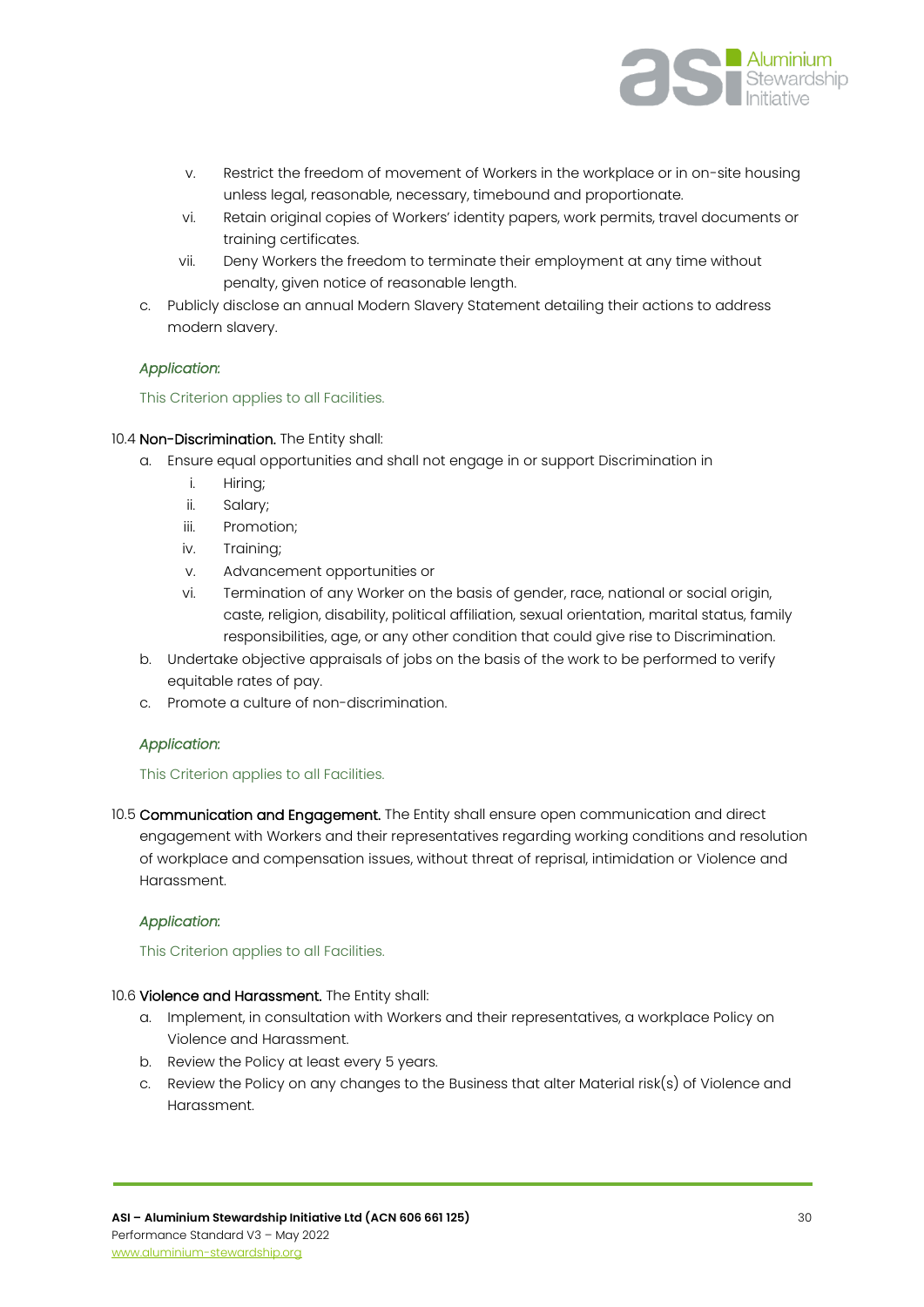

- d. Review the Policy on any indication of a control gap.
- e. Publicly disclose the latest version of the Policy.
- f. Take into account Violence and Harassment in the management of Occupational Health and Safety and identify hazards and assess the risks of Violence and Harassment, with the participation of Workers and their representatives, and take measures to prevent and control them.
- g. Provide to Workers and other persons concerned information and training, in accessible formats as appropriate, on the identified hazards and risks of Violence and Harassment and the associated prevention and protection measures.

This Criterion applies to all Facilities.

#### 10.7 **Remuneration.** The Entity shall:

- a. Ensure Workers have a written description of terms and conditions of employment in a language and format they understand.
- b. Respect the rights of Workers to a living wage and ensure that wages paid for a normal working week shall always meet at least a legal or industry minimum standard and shall be sufficient to meet the basic needs of Workers and to provide some discretionary income.
- c. Pay a premium of at least the equivalent of 25% for work that exceeds 40 hours per week, except in situations of a collective agreement, salaried Workers or extended work shifts where work hours are averaged over a certain period.
- d. Make wage payments that are timely, in legal currency and fully documented.

#### *Application:*

#### This Criterion applies to all Facilities.

#### 10.8 Working Time. The Entity shall:

- a. Comply with Applicable Law and industry standards on Working Time (including Overtime working hours), public holidays and paid annual leave.
- b. Ensure Workers have, at a minimum, an average of one day off per seven-day period.
- c. Ensure the workday is 8 hours on average over a six-month period.

#### *Application:*

This Criterion applies to all Facilities.

#### 10.9 Informing Workers of Rights. The Entity shall:

- a. Inform Workers of their rights, as protected in this Principle.
- b. Where Freedom of Association and Collective Bargaining are restricted by Applicable Law then it is expected that Entities would inform Workers of the requirements of 10.1 (d).

#### *Application:*

This Criterion applies to all Facilities.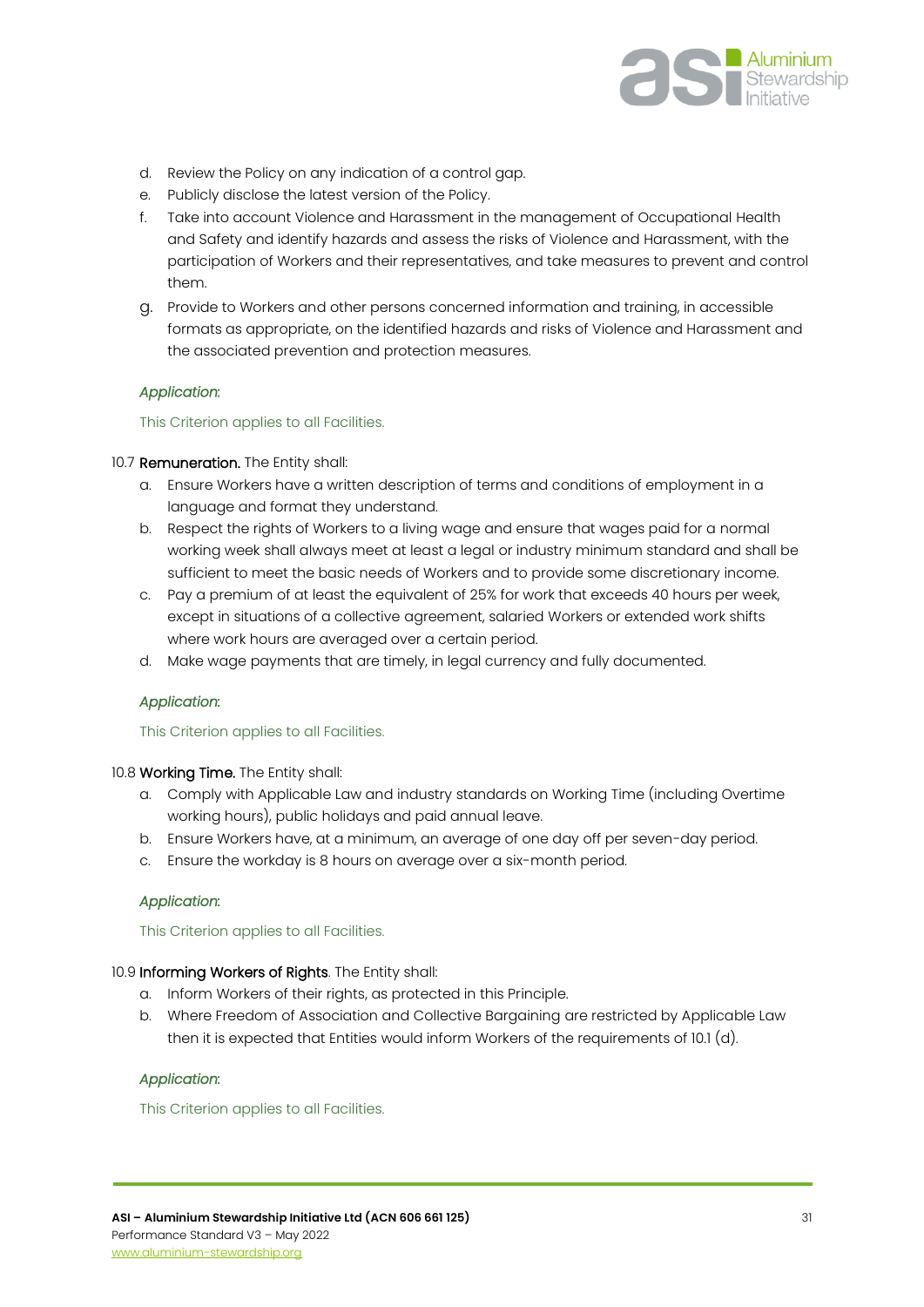

#### <span id="page-31-0"></span>**11. Occupational Health and Safety**

*Principle: The Entity shall provide safe and healthy working conditions for all Workers.*

- 11.1 Occupational Health and Safety (OH&S) Management System. The Entity shall:
	- a. Implement a documented OH&S Management System applicable to all Workers and visitors that includes the following components:
		- i. Organizational context
		- ii. Leadership & worker participation
		- iii. Planning
		- iv. Support
		- v. Operation
		- vi. Performance evaluation
		- vii. Improvement.
	- b. Review the OH&S Management System at least every 5 years.
	- c. Review the OH&S Management System after any changes to the Business that alter Material OH&S risk(s).
	- d. Review the OH&S Management System on any indication of a control gap.
	- e. Publicly disclose the effectiveness of the OH&S Management System on an annual basis, including:
		- i. Leading and lagging indicators
		- ii. Comparative analyses of performance with peer Businesses and leading practice

#### *Application:*

#### This Criterion applies to all Facilities.

11.2 Employee engagement on Health and Safety. The Entity shall provide Workers with a mechanism, such as a joint health and safety committee, by which they can raise, discuss and participate in the resolution of Occupational Health and Safety issues with management.

#### *Application:*

This Criterion applies to all Facilities.

# <span id="page-31-1"></span>**Glossary**

The Glossary has been moved to the ASI Glossary document.